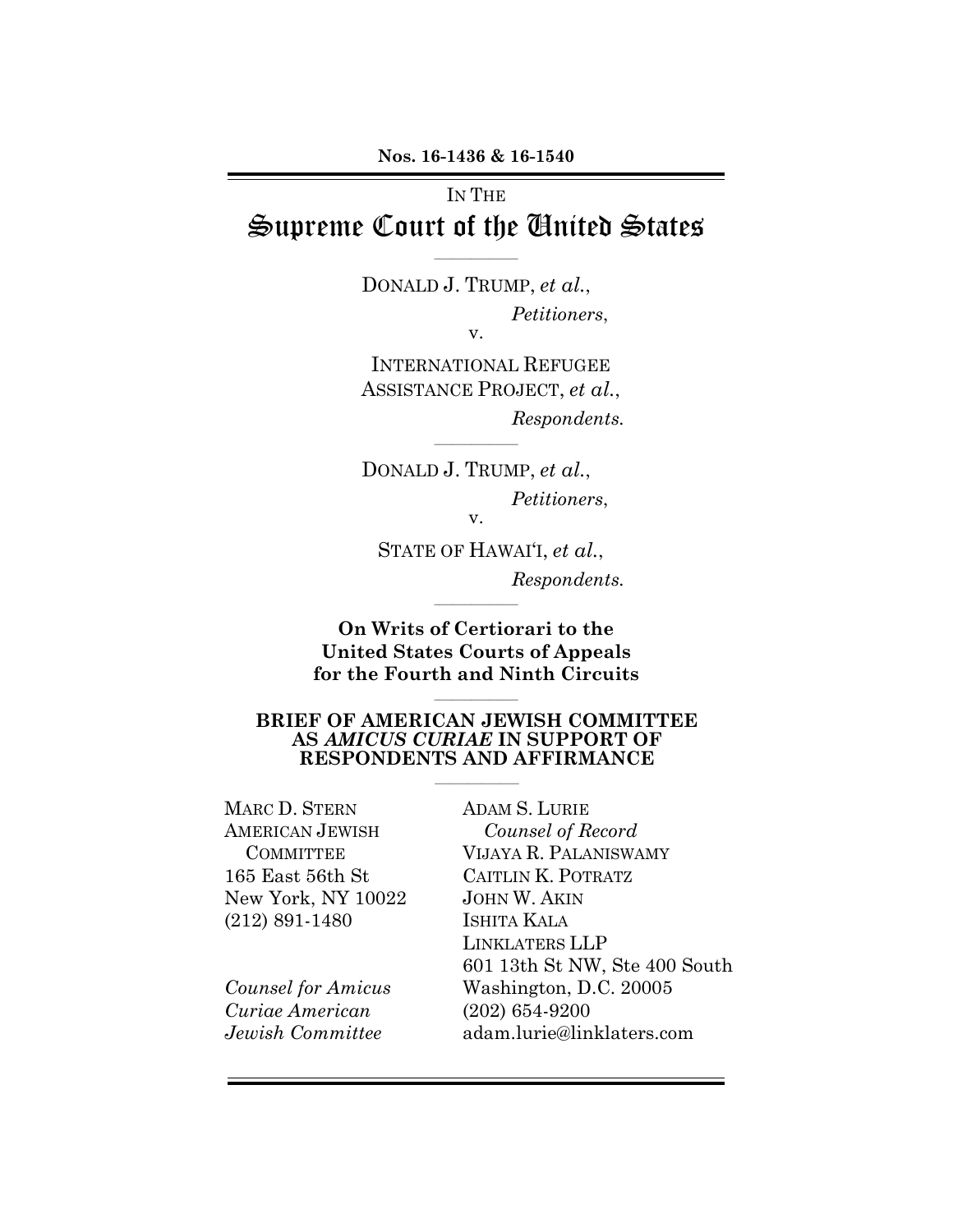# **TABLE OF CONTENTS**

| Page                                                                                                                                                                                                                                |  |
|-------------------------------------------------------------------------------------------------------------------------------------------------------------------------------------------------------------------------------------|--|
|                                                                                                                                                                                                                                     |  |
| INTEREST OF AMICUS CURIAE 1                                                                                                                                                                                                         |  |
|                                                                                                                                                                                                                                     |  |
|                                                                                                                                                                                                                                     |  |
| THE ORDER DOES NOT ADVANCE<br>L.<br>ANY FACIALLY LEGITIMATE OR<br><b>BONA FIDE GOVERNMENT</b>                                                                                                                                       |  |
| A. The Order Is Not Designed to<br>Address a Genuine Threat to<br>National Security or Other<br>Legitimate Government Interest5                                                                                                     |  |
| B. In Contrast to the Second Executive<br>Order, Prior U.S. Immigration<br>Policies That Gave Preference to<br>Certain Groups Were Rationally<br>Related to a Legitimate and Bona<br>Fide Government Purpose 11                     |  |
| C. Statements of the President and<br>Others in the Administration<br>Demonstrate That the Second<br><b>Executive Order Fulfills Anti-</b><br>Muslim Campaign Promises and<br>Reflects Disparaging and<br>Discriminatory Rhetoric16 |  |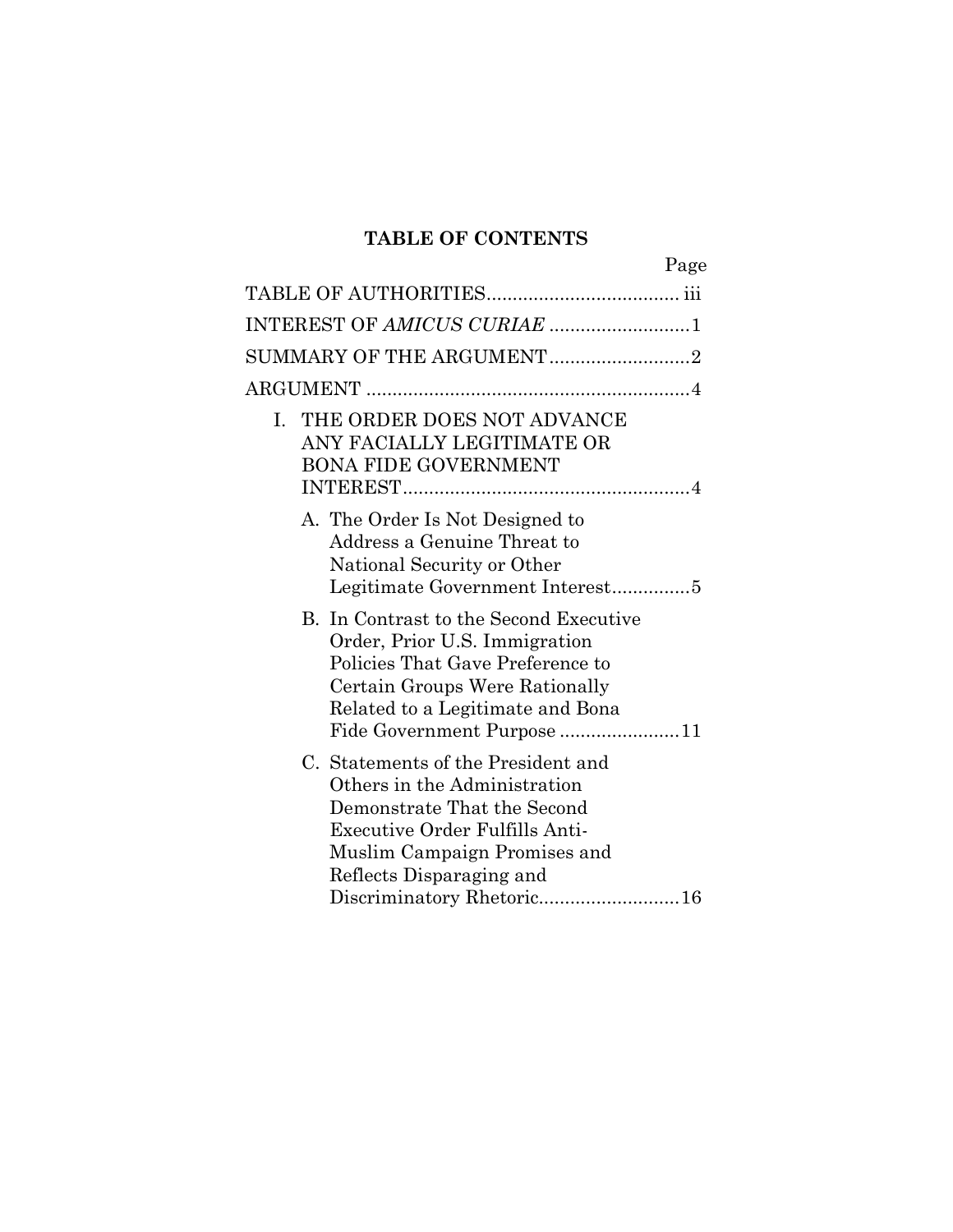# TABLE OF CONTENTS—Continued

Page

| II. REVIEW IS ESPECIALLY     |
|------------------------------|
| APPROPRIATE WHERE, AS HERE,  |
| THE PRESIDENT'S ACTIONS ARE  |
| INCOMPATIBLE WITH THE        |
| EXPRESSED WILL OF CONGRESS22 |
|                              |

ii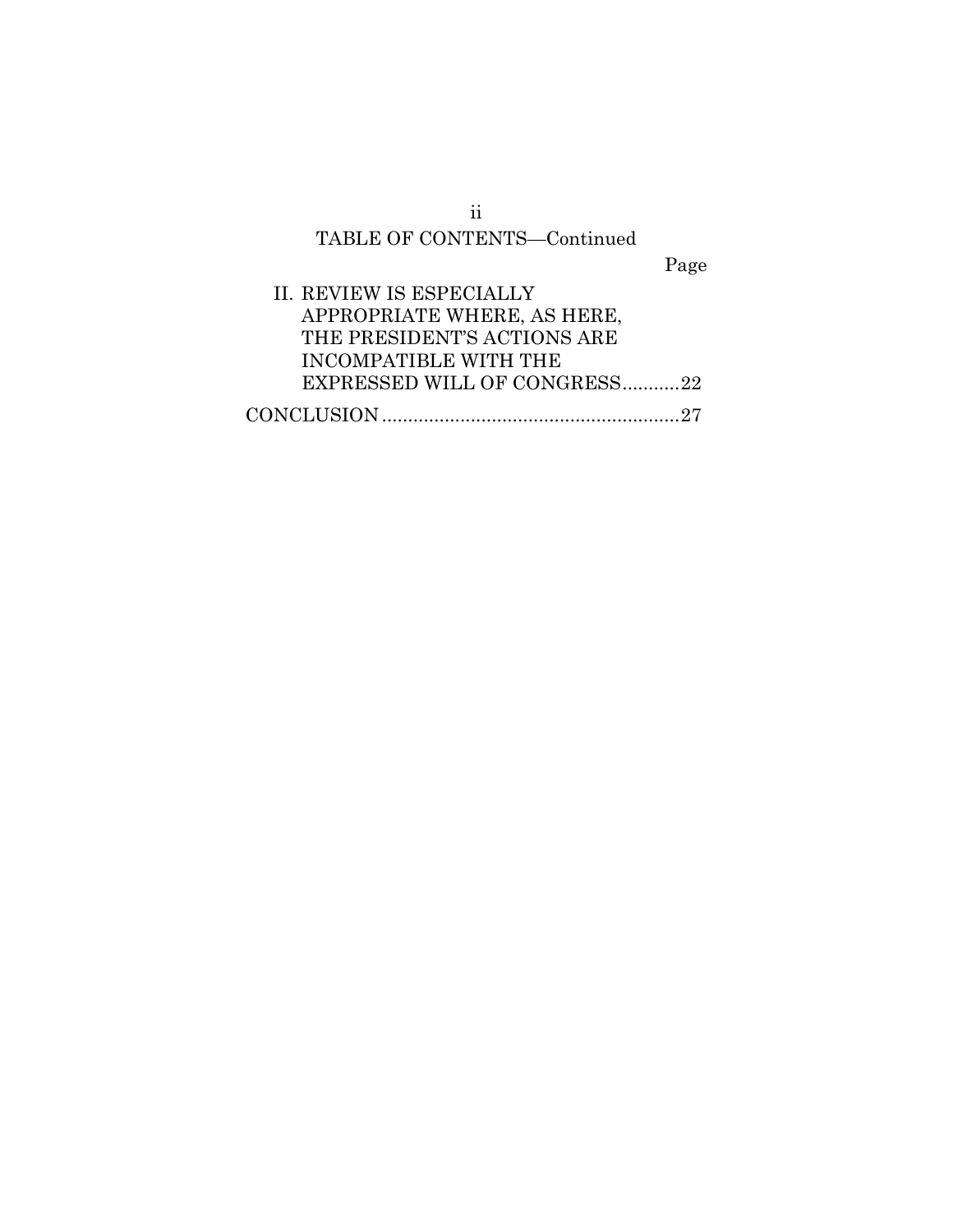# iii **TABLE OF AUTHORITIES**

### **CASES**: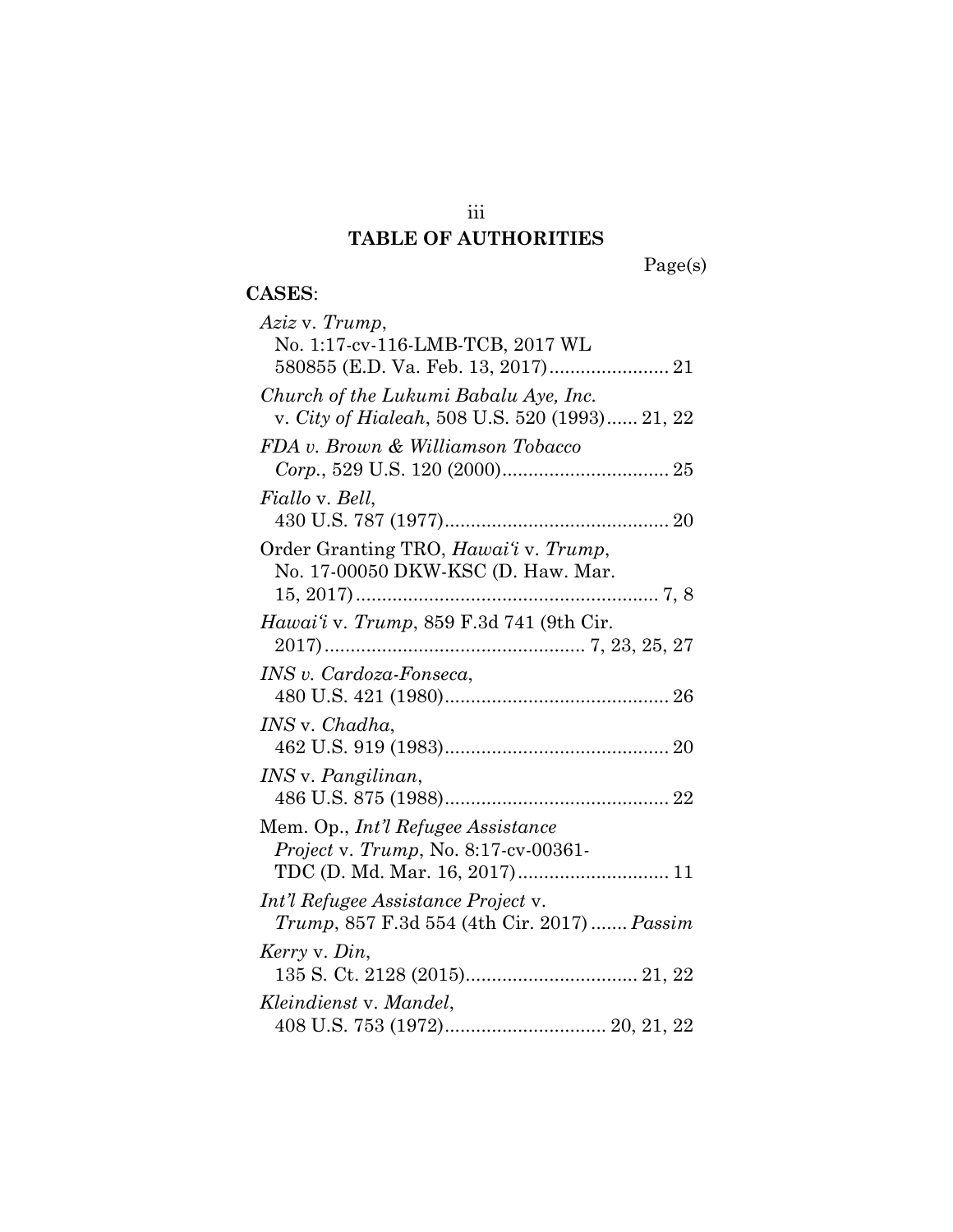### iv

# TABLE OF AUTHORITIES—Continued

|  | u |
|--|---|
|  |   |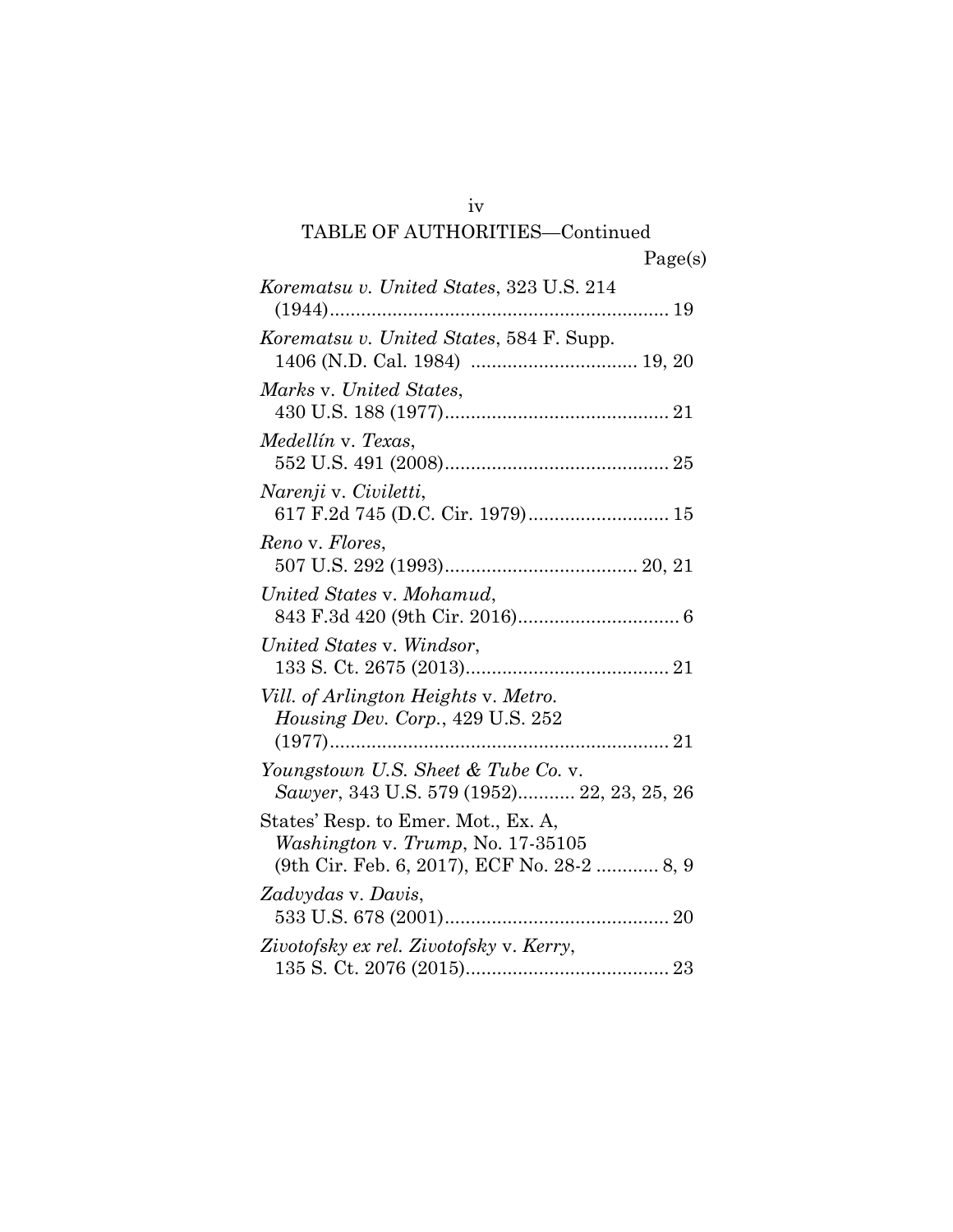v

TABLE OF AUTHORITIES—Continued

### Page(s)

### **STATUTES**:

| Civil Liberties Act of 1988, 50 U.S.C.   |  |
|------------------------------------------|--|
| Refugee Act of 1980, Pub. L. No. 96-212, |  |
|                                          |  |

# **EXECUTIVE ORDERS, DETERMINATIONS AND PROCLAMATIONS**:

| Executive Order 12,711,<br>55 Fed. Reg. 13,897 (Apr. 11, 1990)  14              |  |
|---------------------------------------------------------------------------------|--|
| Executive Order No. 13,769,                                                     |  |
| Executive Order No. 13,780,<br>82 Fed. Reg. 13,209 (Mar. 6, 2017) <i>Passim</i> |  |
| Presidential Determination No. 80-11,                                           |  |
| Presidential Determination No. 99-23,<br>64 Fed. Reg. 28,085 (May 18, 1999)  13 |  |
| Presidential Determination No. 2016-13,                                         |  |
| Proclamation No. 4417,<br>41 Fed. Reg. 7741 (Feb. 20, 1976)  19                 |  |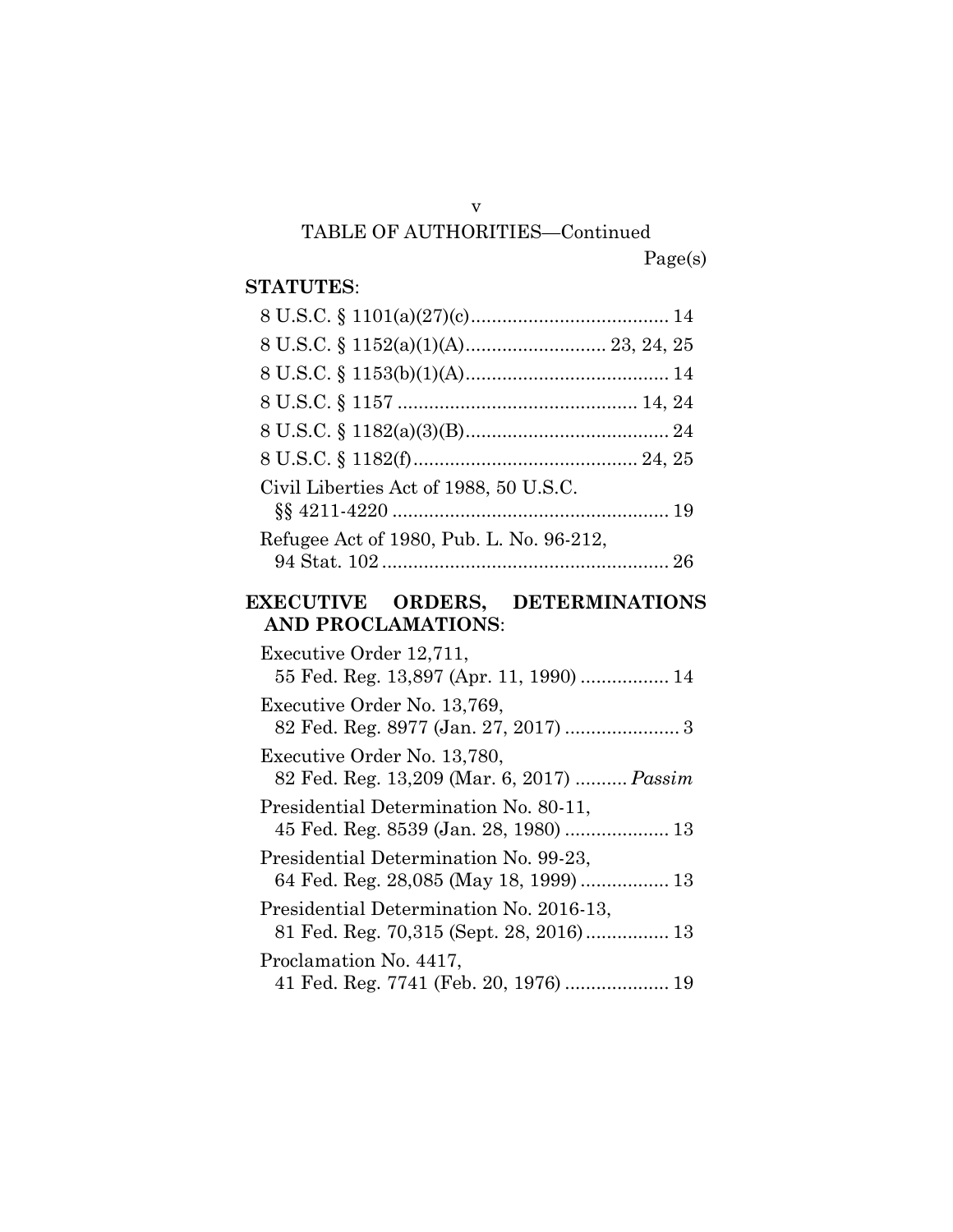### vi

### TABLE OF AUTHORITIES—Continued

### **LEGISLATIVE HISTORY**:

### **OTHER AUTHORITIES:**

| AJC, AJC Statement on Revised                                                                                                                                    |
|------------------------------------------------------------------------------------------------------------------------------------------------------------------|
| Naomi W. Cohen, Not Free to Desist: The<br>American Jewish Committee 1906-1966                                                                                   |
| Convention and Protocol Relating<br>to the Status of Refugees,                                                                                                   |
| Corrected Br. of Former Nat'l Sec.<br>Officials as Amici Curiae, Int'l Refugee<br>Assistance Project v. Trump, No. 17-<br>1351 (4th Cir. Apr. 13, 2017), ECF No. |
| DHS, Citizenship Likely an Unreliable<br>Indicator of Terrorist Threat to the<br>United States (photo. reprint Feb.                                              |
| Nora Ellingsen, Leaked DHS Report<br>Contradicts White House Claims on                                                                                           |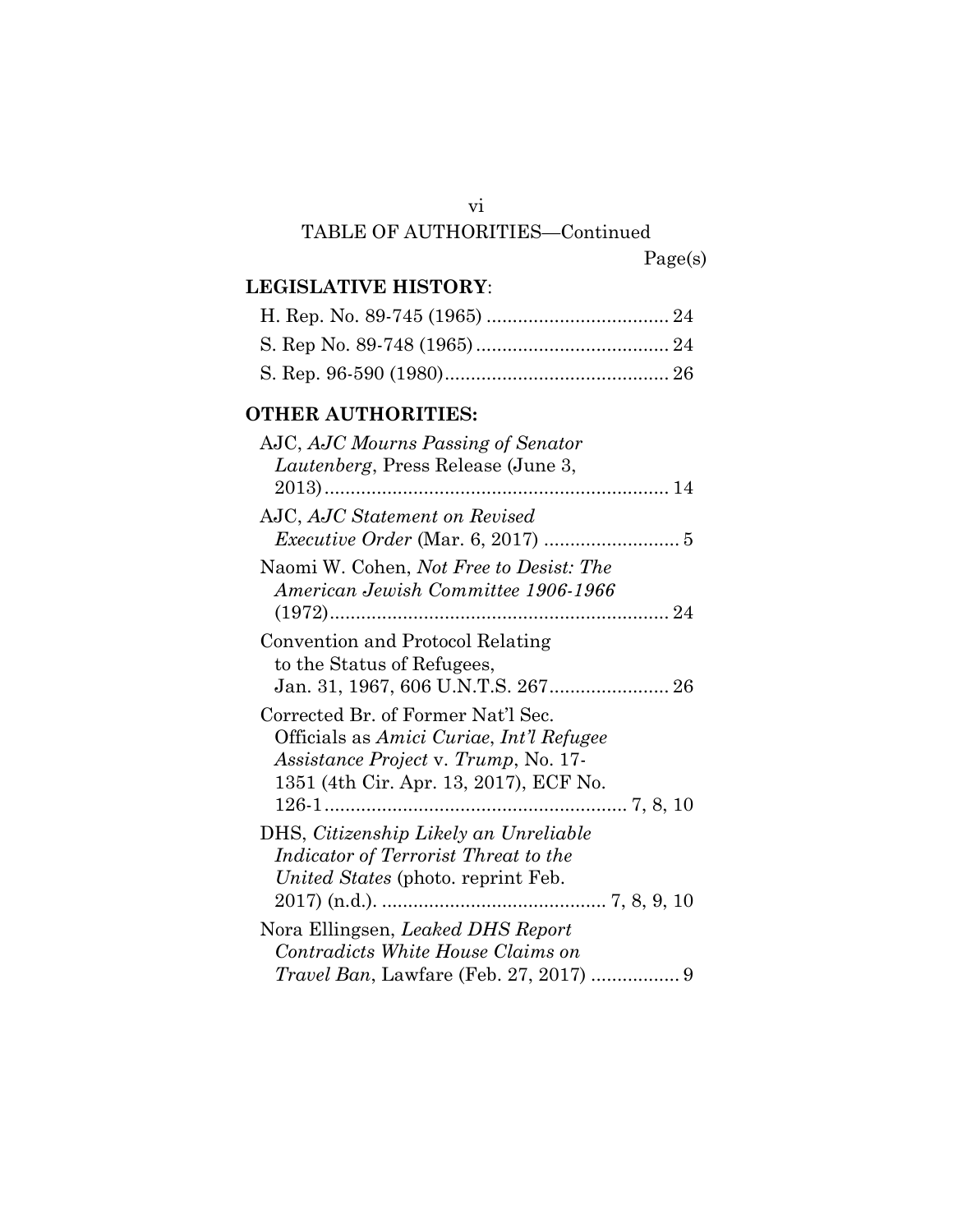### vii

# TABLE OF AUTHORITIES—Continued

| 00. | г |
|-----|---|
|     |   |

| Clare Foran, Trump's Flawed Defense of<br>His Immigration Order, The Atlantic                                                                                                               |
|---------------------------------------------------------------------------------------------------------------------------------------------------------------------------------------------|
| Zack Ford, White House Scrubs<br>Campaign Website to Hide Trump's<br>Past Muslim Ban Comments,                                                                                              |
| Gardiner Harris, David E. Sanger &<br>David M. Herszenhorn, Obama<br><b>Increases Number of Syrian Refugees</b><br>for U.S. Resettlement to $10,000$ , N.Y.<br>Times (Sept. 10, 2015)<br>13 |
| International Convention on the<br>Elimination of All Forms of Racial<br>Discrimination<br>[ratified Oct. 21, 1994] 26, 27                                                                  |
| International Covenant on Civil and<br>Political Rights                                                                                                                                     |
| Jenna Johnson & Abigail Hauslohner, T<br>think Islam Hates Us': A Timeline of<br>Trump's Comments About Islam and<br><i>Muslims</i> , Wash. Post (May 20, 2017) 18                          |
| Marianne R. Sanua, Let US Prove<br><b>Strong: The American Jewish</b>                                                                                                                       |
| Adam Taylor, That Time the United<br>States Happily Airlifted Thousands of<br>Muslim Refugees Out of Europe, Wash.                                                                          |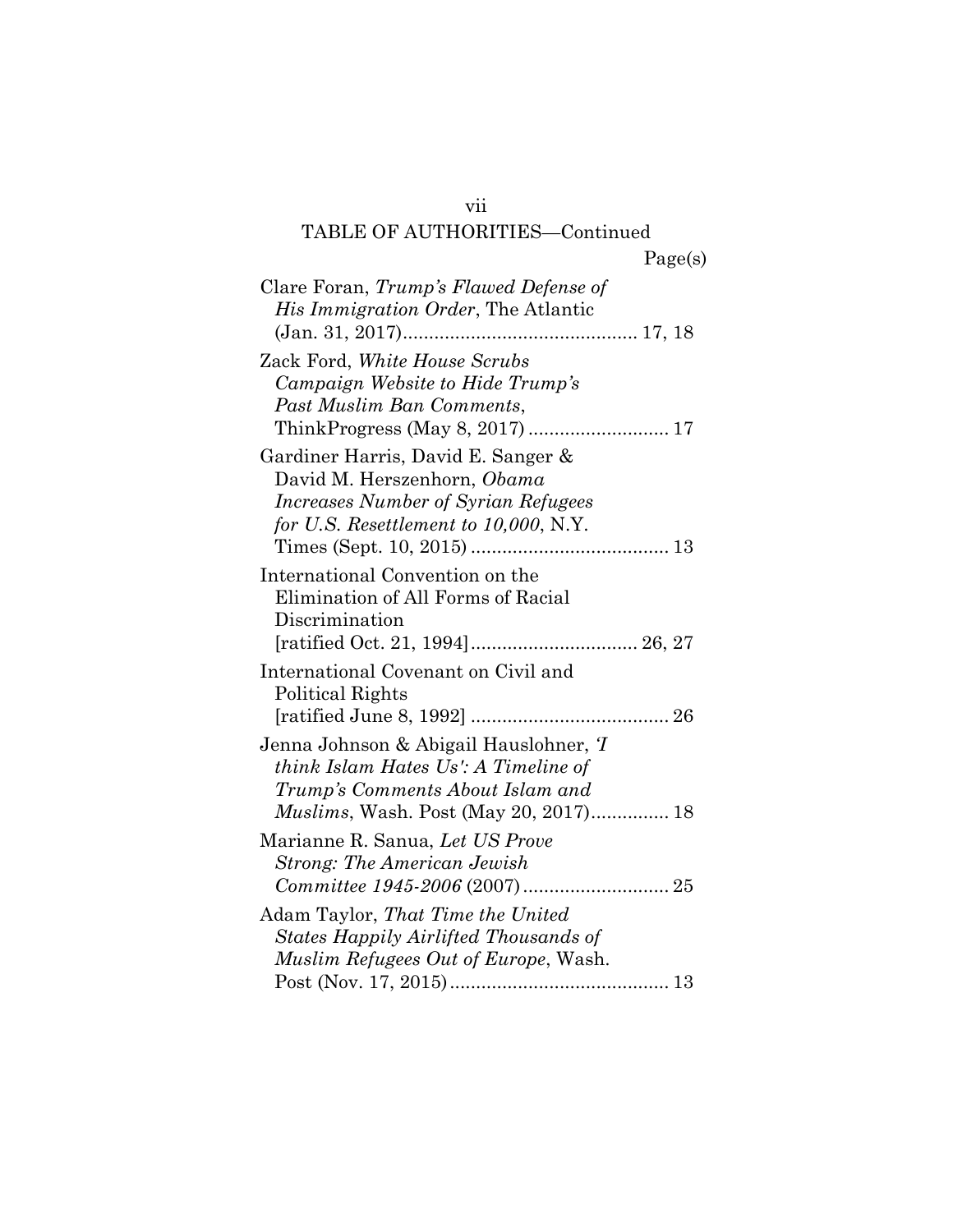#### viii

### TABLE OF AUTHORITIES—Continued

Page(s)

Amy B. Wang, *Trump Asked for a 'Muslim Ban,' Giuliani Says—and Ordered a Commission to do it 'Legally'*, Wash. Post (Jan. 29, 2017)................ 17 Matt Zapotosky, Kalani Takase & Maria Sacchetti, *Federal Judge in Hawaii Freezes President Trump's New Entry* 

*Ban*, Wash. Post (Mar. 16, 2017)...................... 17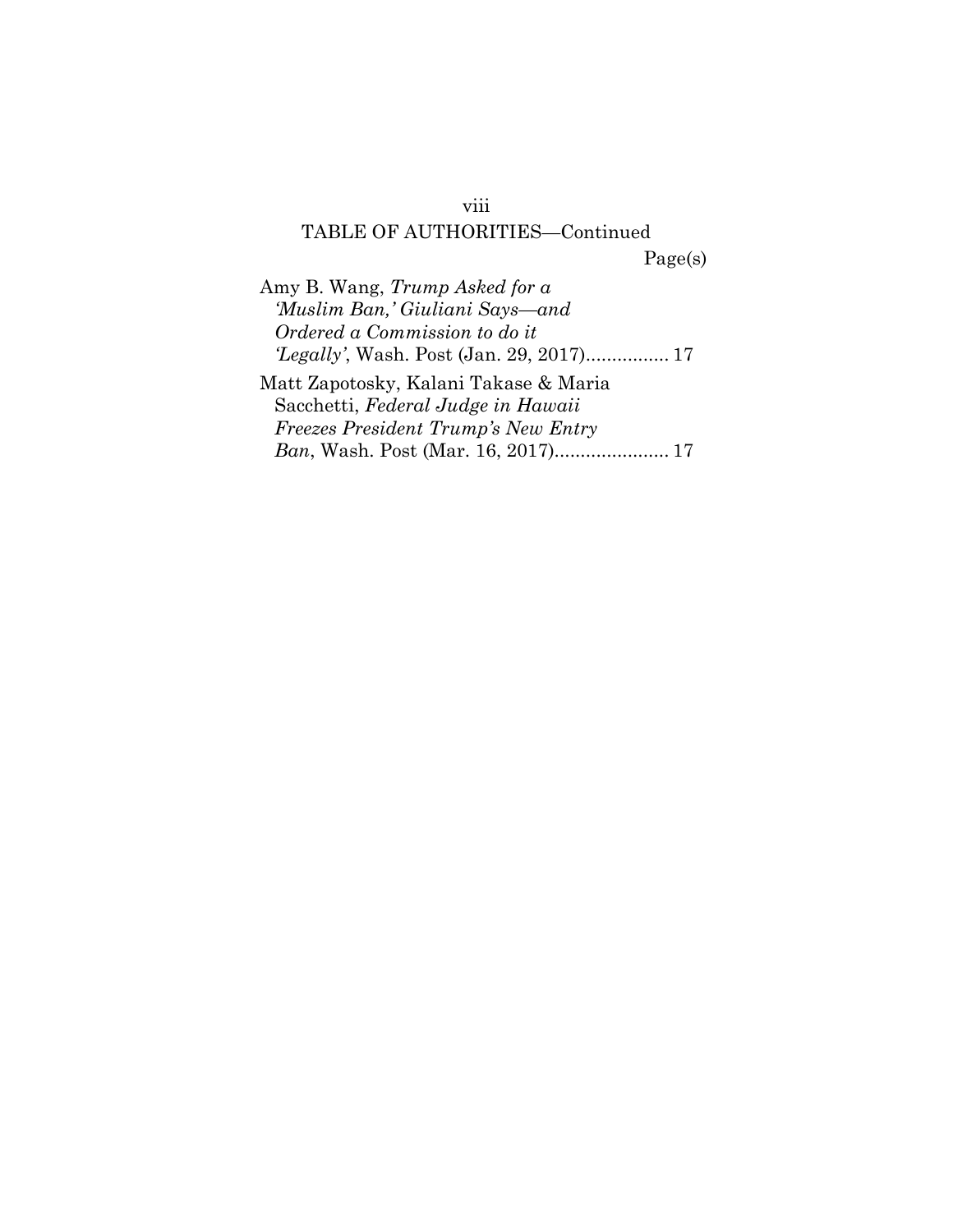#### **INTEREST OF** *AMICUS CURIAE*

American Jewish Committee ("**AJC**") is a non-profit international advocacy organization that was established in 1906 with the purpose of protecting the civil and religious rights of American Jews.1 It has approximately 170,000 members and supporters, and maintains 26 regional offices in major cities nationwide. AJC has participated as *Amicus Curiae* in numerous cases throughout the last century in support of its mission.

For centuries, Jews have been immigrants and refugees seeking asylum from tyranny and oppression. Even in the face of atrocities such as the Holocaust and Jewish pogroms in Russia, Jews have often faced significant resistance to their resettlement. AJC was founded by American Jews concerned about these very issues. Building on its history, AJC continues to zealously advocate for an inclusive America that provides a safe haven for refugees fleeing from persecution.

Consistent with AJC's position that a strong, united America is vital to securing global freedom and 

<sup>1</sup> According to Supreme Court Rule 37.6, *Amicus Curiae* certify that no counsel for a party authored this brief in whole or in part, and no counsel or party made a monetary contribution intended to fund the preparation or submission of this brief. No person other than the *Amicus Curiae* or its counsel made a monetary contribution to its preparation or submission. Out of an abundance of caution, *Amicus Curiae* notes that other attorneys with the undersigned counsel's law firm are counsel to the International Refugee Assistance Project ("**IRAP**") and have conducted limited background research on a *pro bono* basis for IRAP in this matter, but were not directly involved in filing the underlying district court proceedings. Stephen A. Cobb of Linklaters LLP also contributed to the preparation of this brief. The parties have consented to the filing of this brief.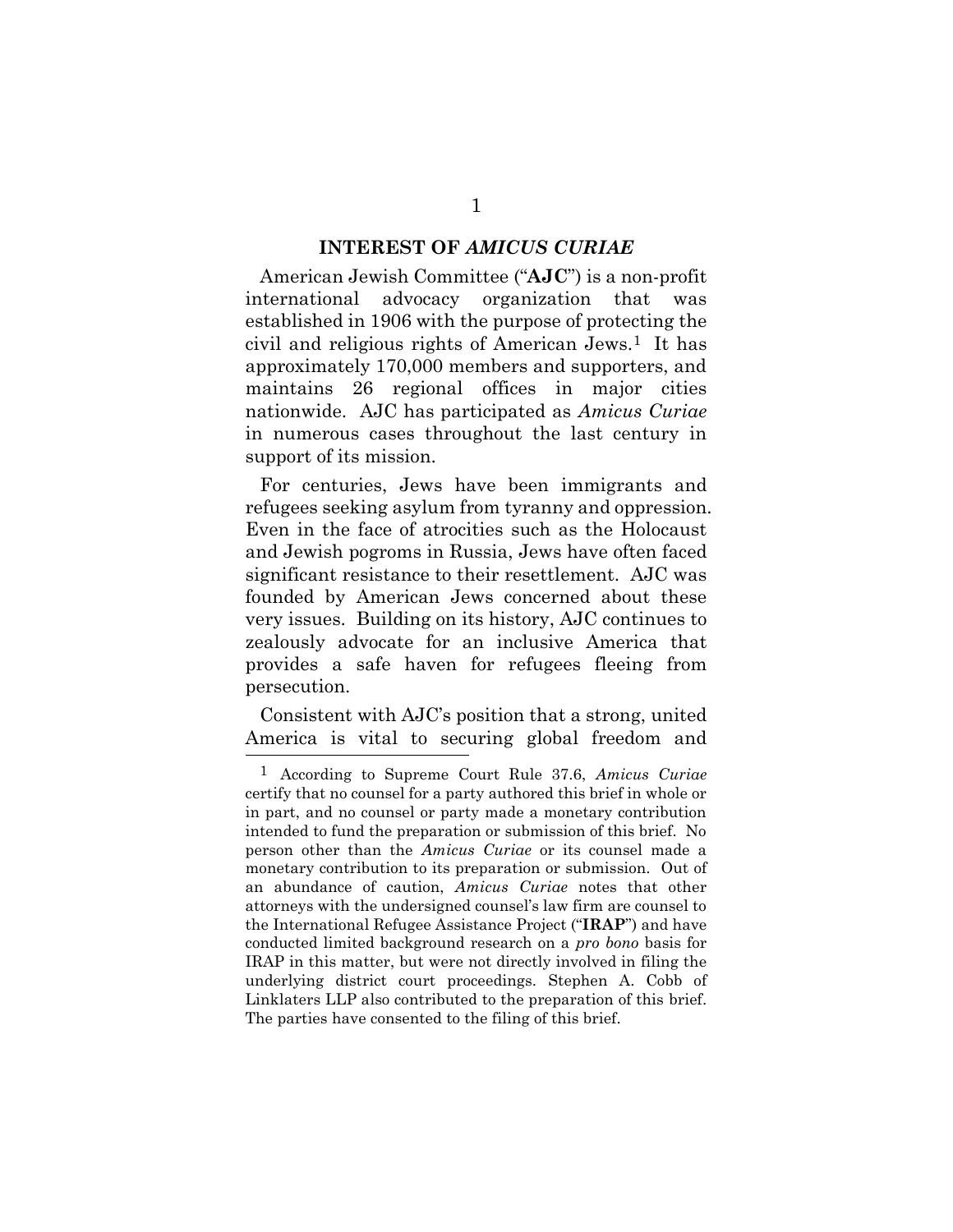security, AJC promotes fair and just immigration policy. AJC historically has lobbied against rigid immigration quotas based on national origin, and instead has emphasized the importance of rules that are sufficiently flexible to accommodate pressing immigration needs.

As discussed further below, AJC has advocated for the careful and considered extension of protection to groups in need, including by welcoming oppressed peoples to the United States. Over the years, AJC has worked with a variety of stakeholders, including leaders of Latino communities, other religious and community leaders, entrepreneurs, and students, to promote comprehensive immigration reform. Further, AJC has consistently advocated against actions based on prejudice that are inconsistent with these values.

Today, AJC is a champion for the civil rights of people of all national origins, races, and religions, and it seeks equality, uniformity, and consistency in policies affecting all minorities. The rights of Jews and other religious minorities will be secure only when the rights of all Americans of all nationalities and faiths are equally secure. A statement made by Dr. Martin Luther King, Jr., to AJC leaders over 45 years ago still rings true today: "Jews cannot ensure equality for themselves until and unless it is ensured for all." For these reasons and those that follow, AJC cannot support the Second Executive Order.

#### **SUMMARY OF THE ARGUMENT**

While the President enjoys broad authority in the field of immigration, these powers are not absolute. To survive constitutional scrutiny, at a minimum the Government must show a reason for the challenged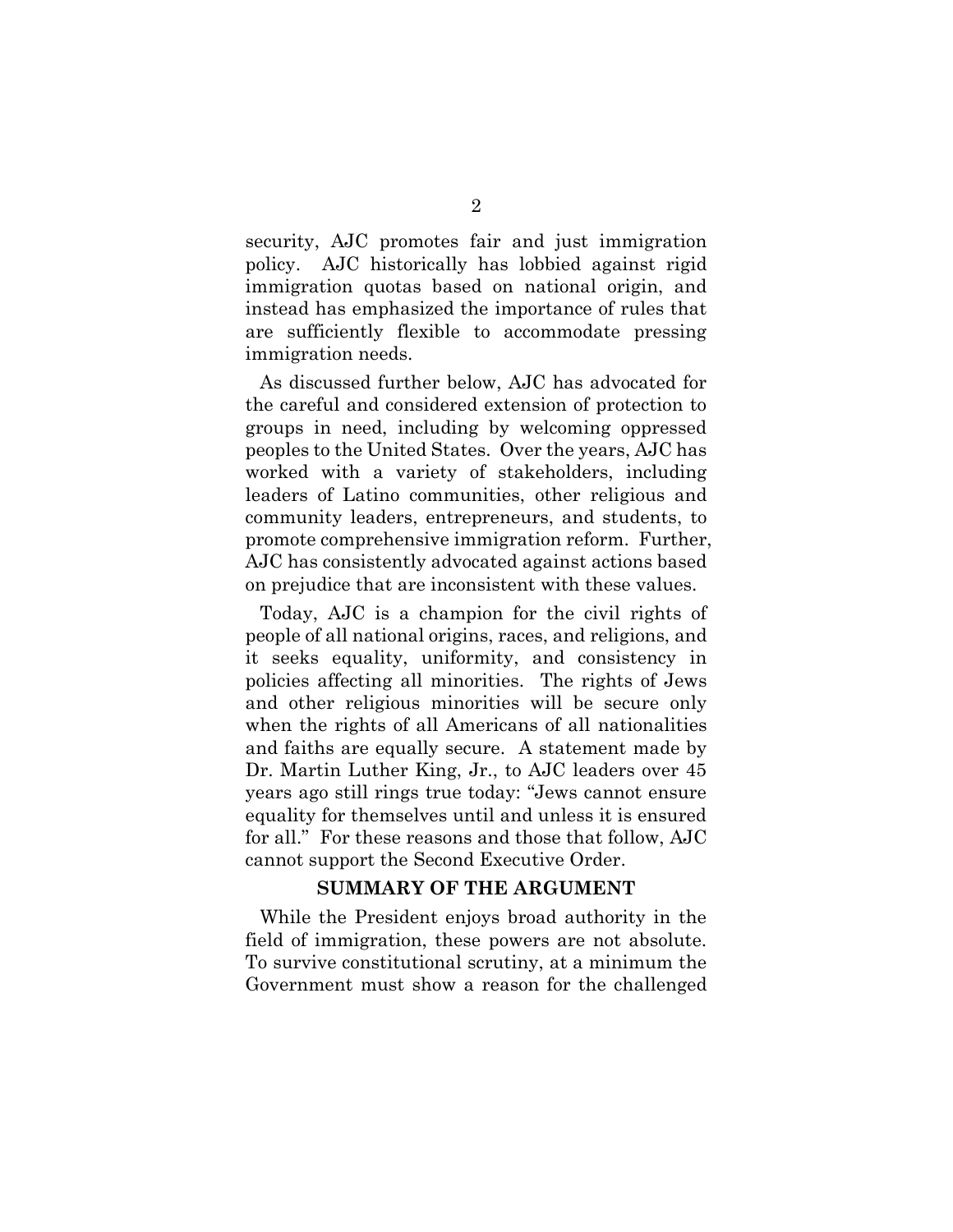action that is both "facially legitimate and bona fide." Here, it can do neither.

Although national security is the stated purpose of the Second Executive Order, 2 the Order does nothing to address the legitimate security threats facing the Nation. Unlike prior U.S. immigration policies, which demonstrate legitimate and bona fide reasons to apply preferences among certain immigrant groups, there is simply no factual basis here for such an unprecedented abdication of traditional American values.

The statements by the President and others in the Administration reveal that the Order is nothing more than the fulfillment of anti-Muslim campaign promises and a reflection of recent discriminatory rhetoric. The Order is therefore not rationally related to its stated purpose, nor based on any "facially legitimate and bona fide" reason. Because the disparaging rhetoric surrounding the Order is more than sufficient to make an "affirmative showing of bad faith," the Court should "look behind" the Order to assess its constitutionality.

Judicial scrutiny is especially appropriate where, as here, the President's actions are incompatible with the expressed will of Congress. Under the tripartite *Youngstown* framework, the President's power is at its lowest ebb when Congress's express or implied will

l

<sup>2</sup> The President issued Executive Order No. 13,780, 82 Fed. Reg. 13,209 (Mar. 6, 2017) (the "**Second Executive Order**," or the "**Order**"), after revoking Executive Order No. 13,769, 82 Fed. Reg. 8977 (Jan. 27, 2017) (the "**First Executive Order**"). In relevant part, § 2(c) of the Second Executive Order provides for the temporary suspension of entry into the United States of alien nationals from Iran, Libya, Somalia, Sudan, Syria, and Yemen (the "**Designated Countries**").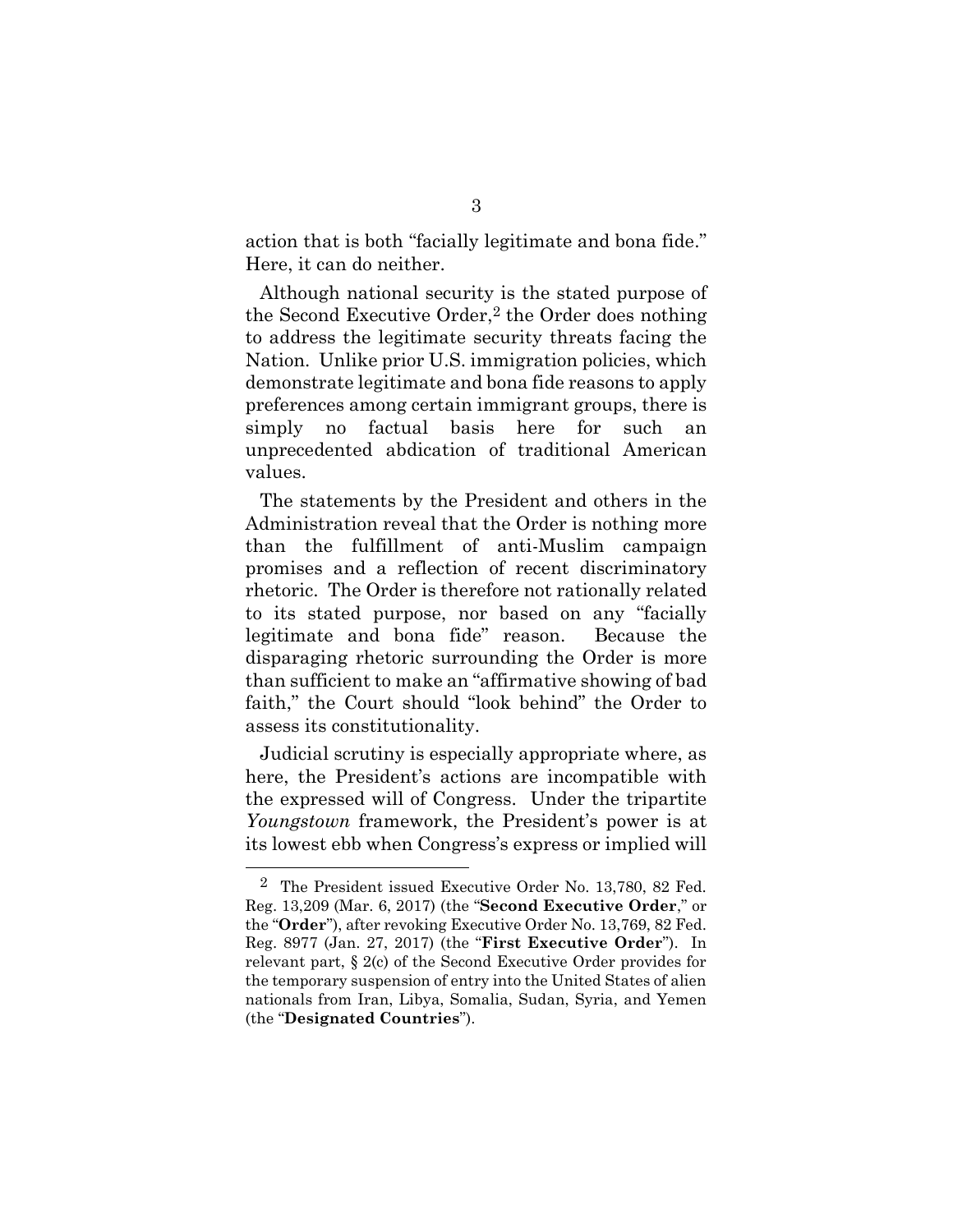is incompatible with Presidential action. Here, the Second Executive Order is inconsistent with specific provisions of the U.S. Immigration and Nationality Act, as well as obligations arising under international instruments that Congress has chosen to ratify. For the reasons stated here, and those in Respondents' briefs, AJC respectfully urges the Court to affirm the judgments below.

#### **ARGUMENT**

### **I. THE ORDER DOES NOT ADVANCE ANY FACIALLY LEGITIMATE OR BONA FIDE GOVERNMENT INTEREST.**

To survive a constitutional challenge, as discussed below in Part C, at a minimum, the Government must show a "facially legitimate and bona fide reason" to suspend entry of aliens abroad from the six Designated Countries. This showing, as the Fourth Circuit correctly recognized below, entails two "separate and quite distinct requirements." *Int'l Refugee Assistance Project* v. *Trump*, 857 F.3d 554, 590 (4th Cir. 2017).

To be "facially legitimate," there must be a valid reason for the challenged action stated on its face. *Id.* For the stated reason to be "bona fide," on the other hand, the Government must have acted in good faith. *Id.* Here, the stated purpose for the Order is neither facially legitimate nor bona fide. Unlike the prior U.S. immigration policies discussed below, the Second Executive Order does nothing to advance any legitimate government interest.

Further, there is abundant evidence that the stated justification for the Order is merely pretext for what is in fact fulfillment of anti-Muslim campaign rhetoric. As the statements of the President and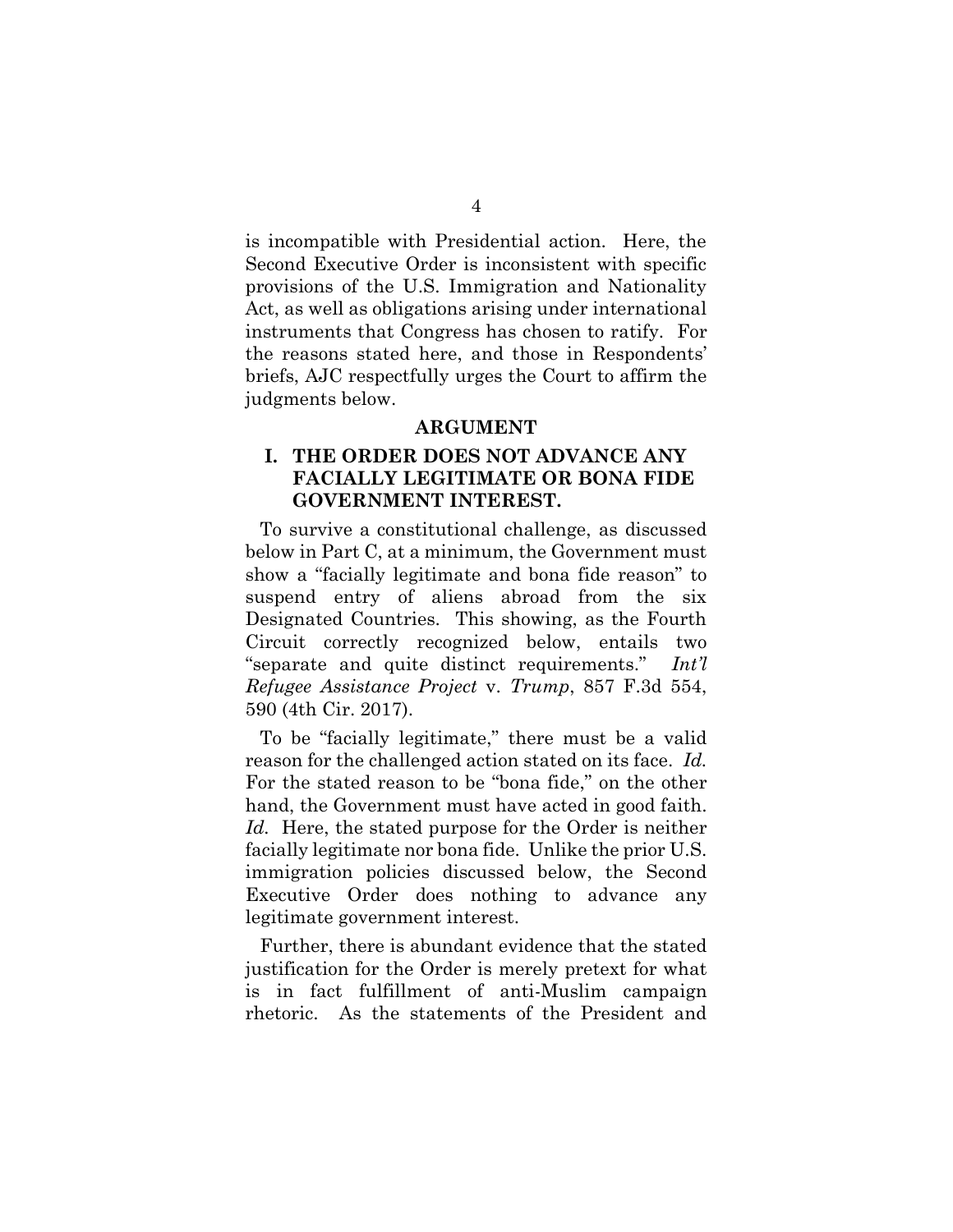others in the Administration reveal, the modifications to the Second Executive Order amount to nothing more than transparent "window dressing," intended to obscure the Order's discriminatory motivation.

### **A. The Order Is Not Designed to Address a Genuine Threat to National Security or Other Legitimate Government Interest.**

As AJC has previously stated, the Second Executive Order "[does] not effectively address the legitimate security threats we face."<sup>3</sup> Yet worse than being ineffective, the Order is counterproductive with respect to its stated purpose of promoting U.S. national security. Now, with little more than the cursory invocation of "national security" to ward off judicial scrutiny, the Order seeks to abandon the protection carefully extended to minorities, the oppressed, and others in danger that has long been a guiding principle and hallmark of U.S. foreign policy.

In an attempt to shield the Second Executive Order from the scrutiny that met its prior iteration, the Order invokes only two specific cases of terrorismrelated offenses committed by refugees, one of which does not even involve a Designated Country: (1) two Iraqi refugees who were convicted of terrorism-related offenses in 2013; and (2) a Somali refugee who was convicted of an attempted terrorism offense in 2014. *See* Order, § 1(h).

Beyond that, the Second Executive Order relies entirely on the more general (and factually dubious) assertions that "[s]ince 2001, hundreds of persons born abroad have been convicted of terrorism-related

<sup>3</sup> *See* AJC, *AJC Statement on Revised Executive Order* (Mar. 6, 2017), www.ajc.org/site/apps/n1net/content2.aspx?c=7oJILSP wFfJSG&b=8479733&ct=14987411.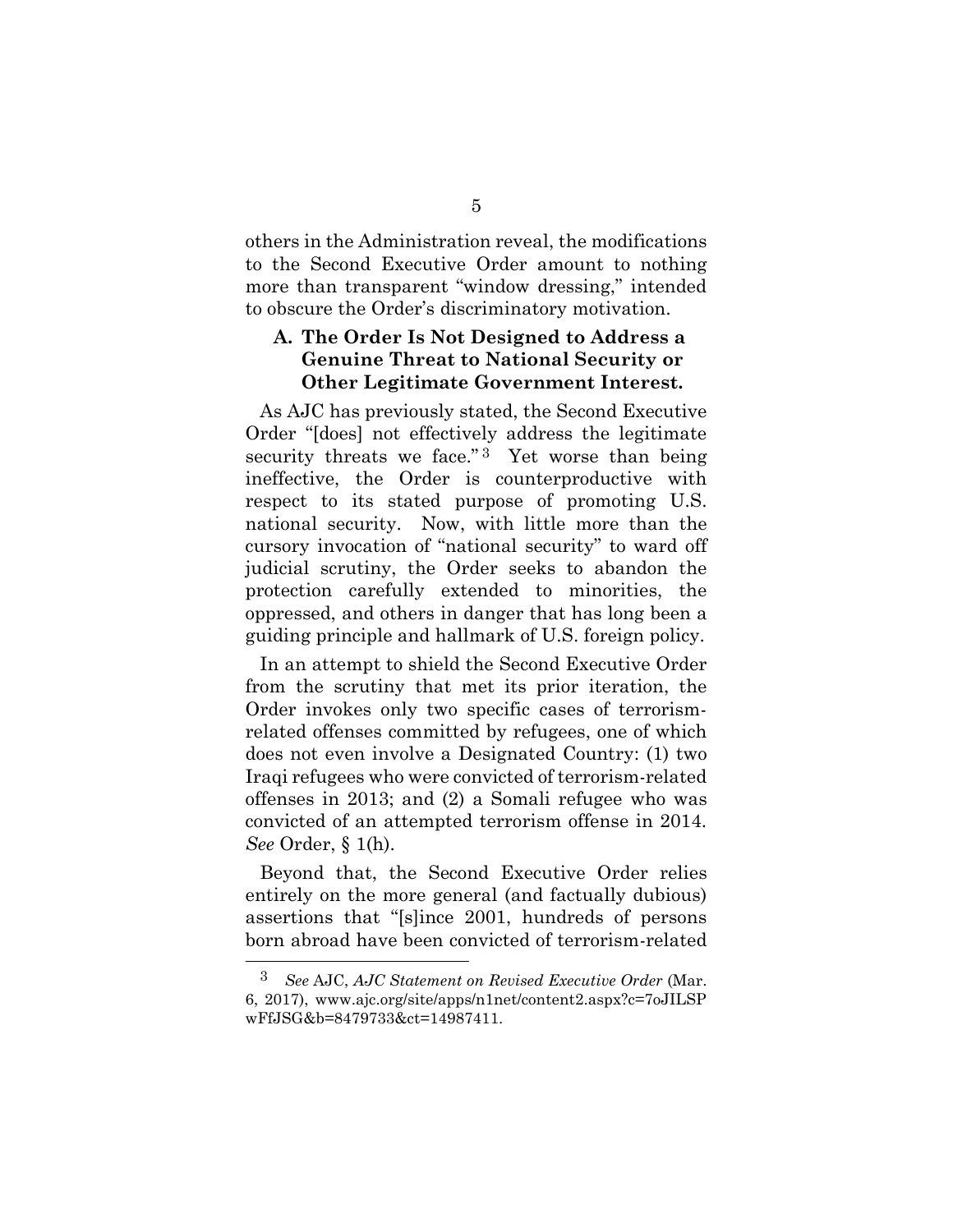crimes in the United States," and that "more than 300 persons who entered the United States as refugees are currently the subjects of counterterrorism investigations" by the Federal Bureau of Investigation ("**FBI**"). *Id.* The Government provides no evidence or authority to support these assertions. *Id.* This failure demonstrates the Government's true purpose in issuing the Order. The Government's reliance on such vague evidence, and its focus on countries from which no terrorist attacks against the United States have originated, show that the stated purpose of the Second Executive Order is merely pretext.

The cited examples only highlight the disconnect between the stated purpose of the Order and its discriminatory intent. The Order identifies two Iraqi nationals as among the primary examples of the purported threat posed by refugees, yet Iraq is no longer subject to a travel ban under the Second Executive Order.

And while Somalia remains on the list of Designated Countries, the Somali refugee cited in the Order arrived in the United States as a three-year-old child in 1994, and the conduct underlying his conviction did not occur until 2010, when he was 19 years old. *See United States* v. *Mohamud*, 843 F.3d 420, 423 (9th Cir. 2016). No degree of vetting before entry could have identified the risk posed by a person who became radicalized only after living in the United States for well over a decade.

Indeed, as the Ninth Circuit explained, this Somali refugee's background is consistent with a report authored by the Department of Homeland Security ("**DHS**"), which found that "most foreign-born, U.S. based violent extremists are 'likely radicalized several years *after* their entry to the United States,' thus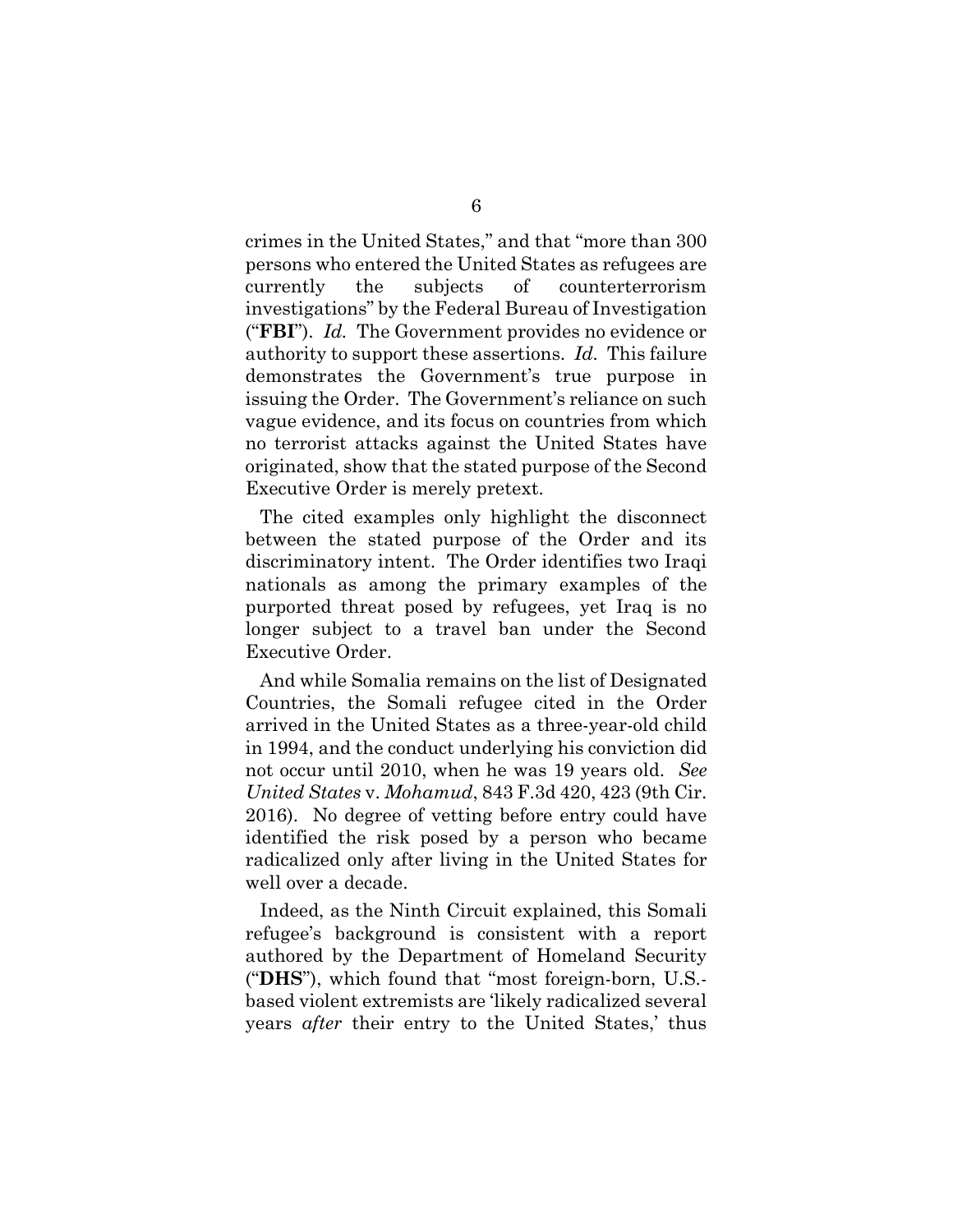'limiting the ability of screening and vetting officials to prevent their entry because of national security concerns.'" *Hawai'i* v. *Trump*, 859 F.3d 741, 775 n.16 (9th Cir. 2017).

Such limited evidence fails to show that the United States would be safer with an order excluding all nationals of six Muslim-majority nations from entering the United States. Even if the Court were to accept the Government's general statistics on foreignborn crime rates and individuals under FBI investigation (which, as former national security officials have suggested,  $4$  are not probative absent a definition of "terrorism-related crime"), these statistics provide no rational basis for the Order—an order supposedly intended to address terrorism concerns.

Neither the Second Executive Order, nor any other evidence, explains whether the "hundreds of persons" purportedly convicted for terrorism-related offenses were nationals of the Designated Countries, and Government officials have refused to disclose such information. Given that the Administration drafted the Second Executive Order specifically to survive judicial scrutiny, the absence of factual support is fatal to the Government's claim that the Order is responsive to any genuine threat to national security. *See* Order Granting TRO at 39, *Hawai'i* v. *Trump*, No.

l

<sup>4</sup> *See* Corrected Br. of Former Nat'l Sec. Officials as *Amici Curiae* at 7, *Int'l Refugee Assistance Project* v. *Trump*, No. 17- 1351 (4th Cir. Apr. 13, 2017), ECF No. 126-1 ("**Nat'l Sec. Br.**") ("The Order does not actually cite any support for this statement. But a similar set of data—relied on by White House officials in recent weeks to justify the initial January 27 Order—has been widely criticized for its definition of terrorism-related offenses, among other issues." (citation omitted)).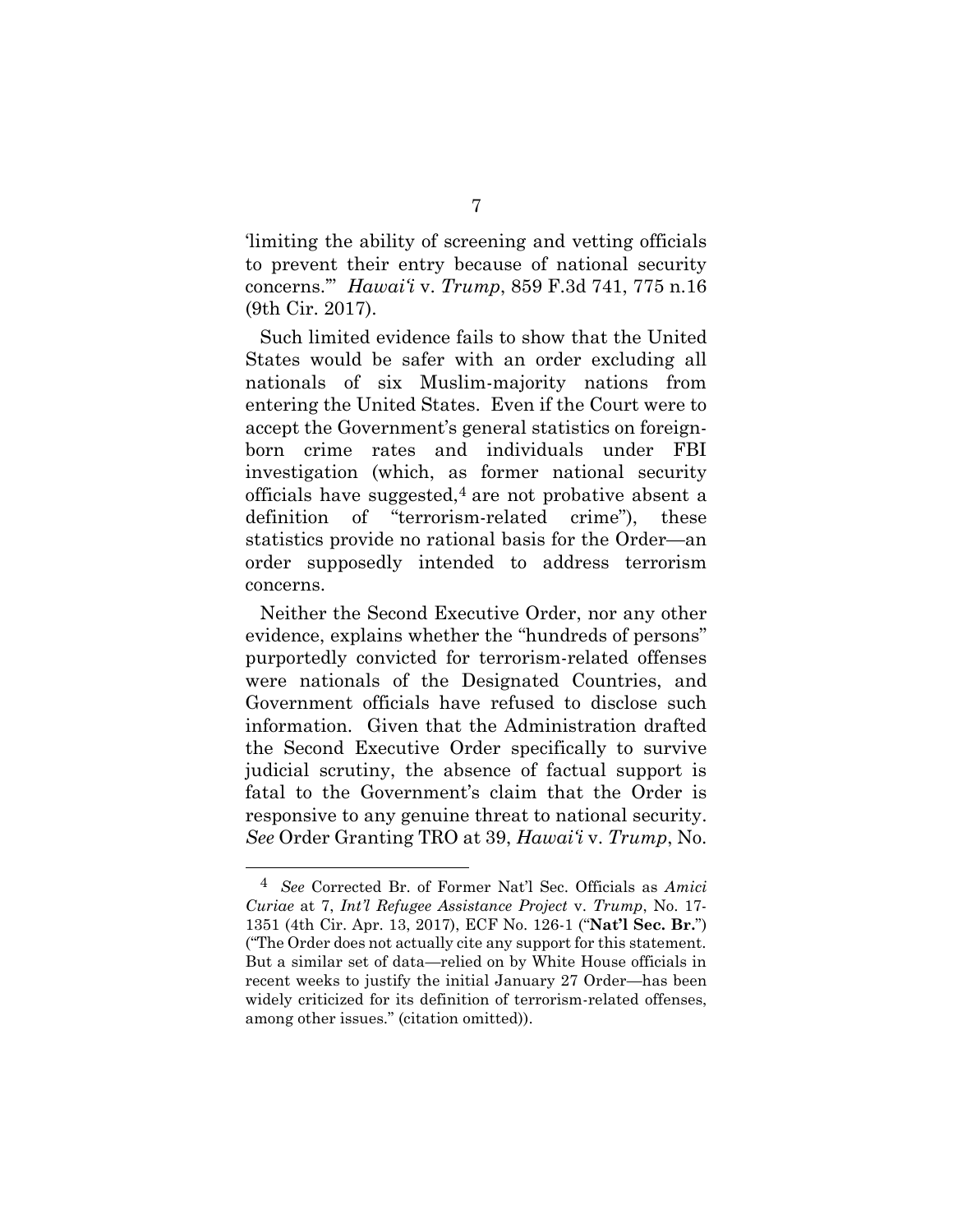17-00050 DKW-KSC (D. Haw. Mar. 15, 2017) ("The Court's conclusion rests on . . . the dearth of evidence indicating a national security purpose." (citation omitted)).

Indeed, as former senior national security officials from across the political spectrum have unequivocally stated, "There is no national security or foreign policy basis for suspending entry of aliens from the six named countries." Nat'l Sec. Br. at 5-8. 5 In fact, "not a single American has died in a terrorist attack on U.S. soil at the hands of citizens of these six nations in the last forty years," and "multiple studies show that the overwhelming majority of individuals who were charged with—or who died in the course of committing—terrorist-related crimes inside the United States since September 11 have been U.S. citizens or legal permanent residents." *Id.* at 6 (citations omitted). As these officials conclude, "*No legitimate national security purpose* is served by the Order's blanket ban on entry into the United

<sup>&</sup>lt;sup>5</sup> In the Ninth Circuit, ten former national security, foreign policy, and intelligence officials in the U.S. Government filed a joint declaration in opposition to the First Executive Order. *See* States' Resp. to Emer. Mot., Ex. A ("**Nat'l Sec. Resp. Decl.**") **| 4**, *Washington* v. *Trump*, No. 17-35105 (9th Cir. Feb. 6, 2017), ECF No. 28-2. In the Fourth Circuit, joined by a number of their colleagues, these officials further expanded on their professional judgments as *amici curiae* in the cited brief. These officials, who worked at senior levels in administrations from across the political spectrum, came together in opposition to the challenged action. A number of *amici* were current on active intelligence concerning all credible terrorist threat streams as of January 20, 2017, and have indicated that no specific threat of which they were aware would have justified the ban on travel from the Designated Countries. *See* Nat'l Sec. Br. at 9.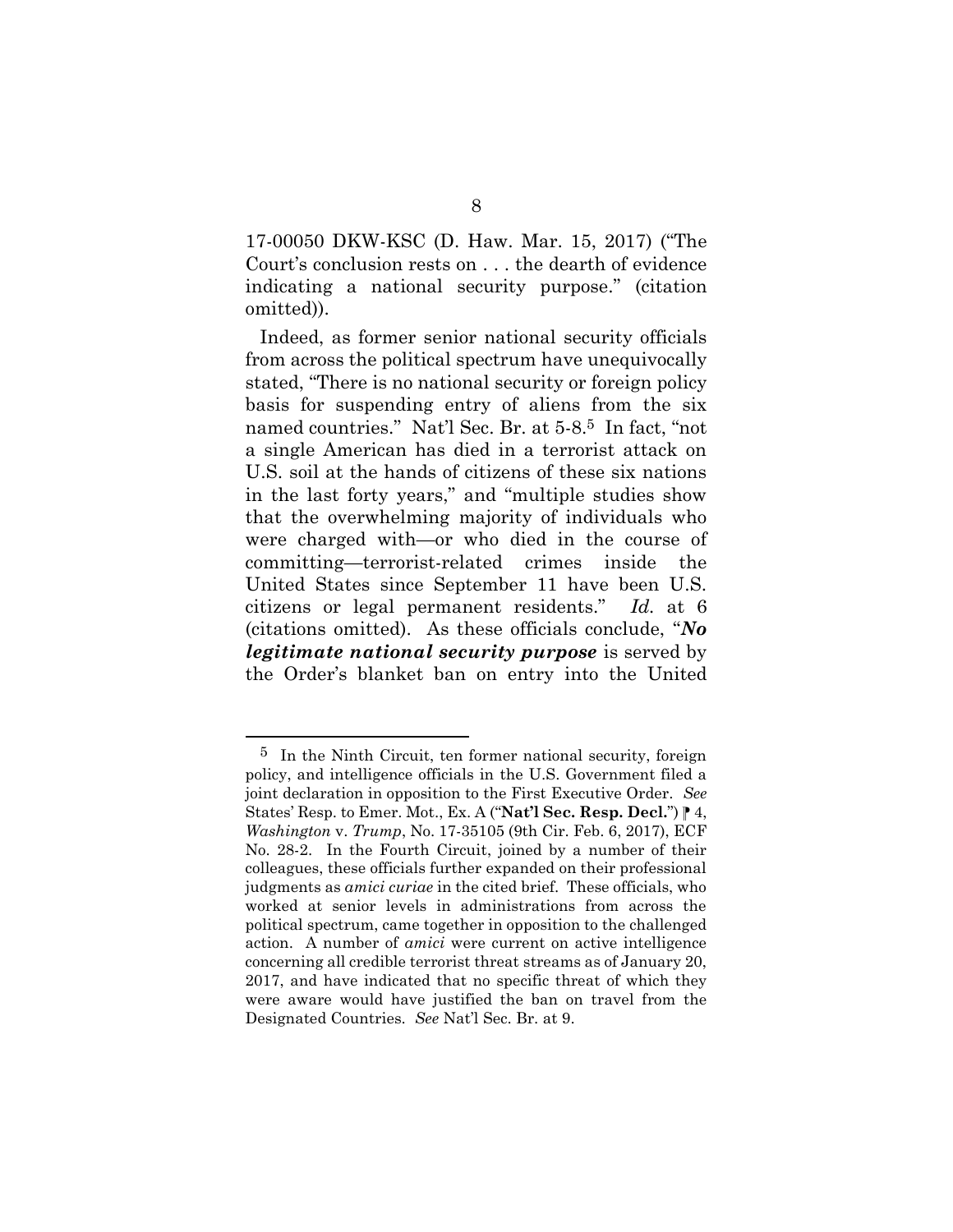States of nationals of Syria, Sudan, Iran, Somalia, Libya, and Yemen." *Id.* at 5 (emphasis added).

Likewise, as the Fourth Circuit observed, "The Government's argument that EO-2's primary purpose is related to national security is belied by evidence in the record that President Trump issued the First Executive Order without consulting the relevant national security agencies, and that those agencies only offered a national security rationale after EO-1 was enjoined." 857 F.3d at 596 (citations omitted).

Homegrown terrorism remains a more credible and prevalent threat to the United States than foreign terrorism. In fact, in the Administration's first few weeks, even DHS noted that a person's "country of citizenship is unlikely to be a reliable indicator of potential terrorist activity." DHS, *Citizenship Likely an Unreliable Indicator of Terrorist Threat to the United States* (photo. reprint Feb. 2017) (n.d.).6 Of the 82 terrorism-related offenses in the United States since March 2011, more than half of the perpetrators were native-born U.S. citizens, while foreign-born perpetrators were from 26 different countries. *Id.* The seven countries with the highest number of perpetrators were: Pakistan (5); Somalia (3); and Bangladesh, Cuba, Ethiopia, Iraq, and Uzbekistan (each with 2)—a list very different from the Designated Countries of either the First or Second Executive Orders. *Id.*

The fact that in the past six years only one foreignborn individual from each of Iran, Sudan, and Yemen,

<sup>6</sup> *See* Nora Ellingsen, *Leaked DHS Report Contradicts White House Claims on Travel Ban*, Lawfare (Feb. 27, 2017), www.lawfareblog.com/leaked-dhs-report-contradicts-whitehouse-claims-travel-ban.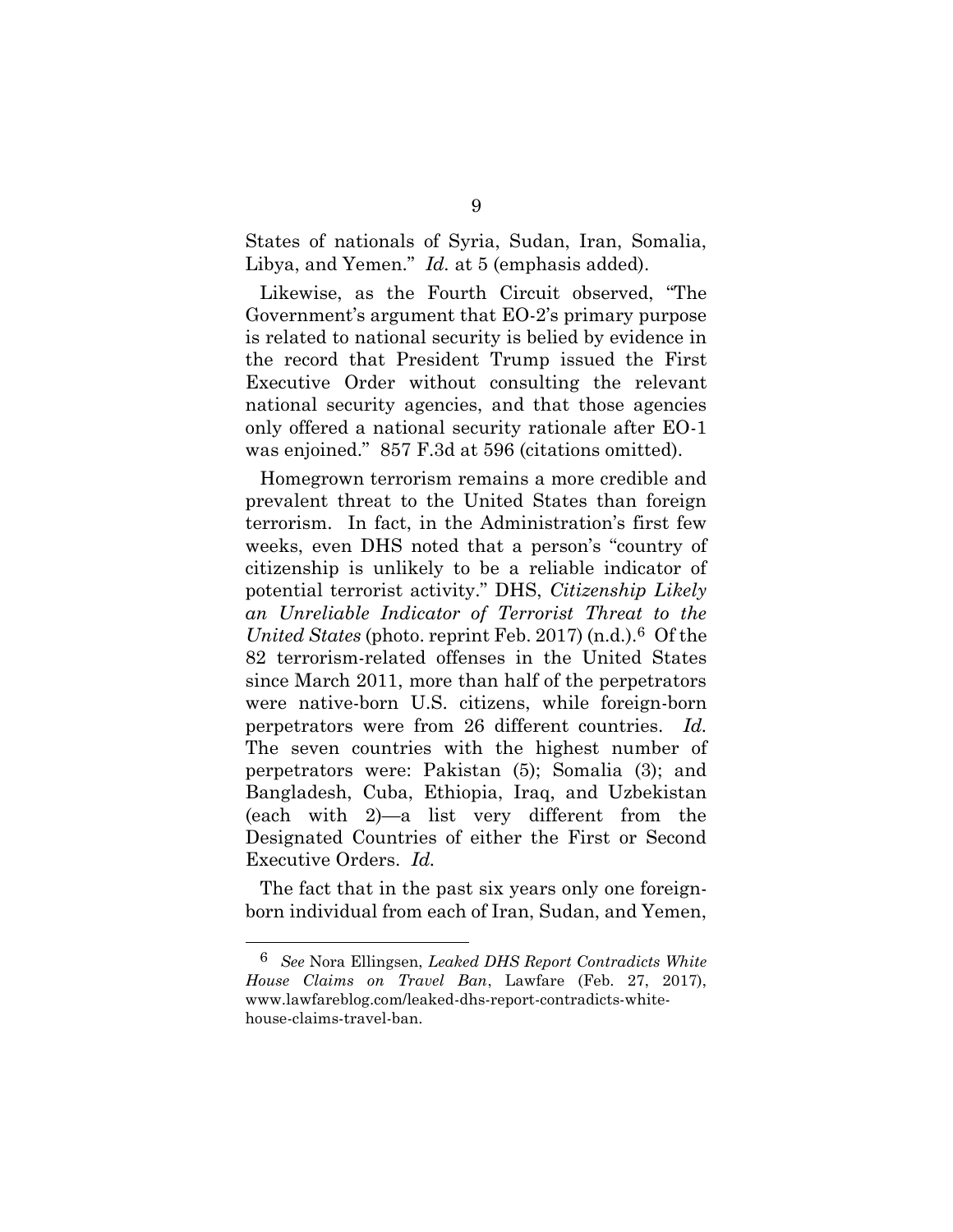and none from Syria, have engaged in terrorismrelated offenses in the United States undermines any claim that excluding foreign nationals from the Designated Countries is rationally related to national security concerns. Nowhere does the Government explain how barring vulnerable groups of refugees, including the elderly and young children, will make the United States more secure. Although the Order allows for the "case by case" admission of some vulnerable individuals, members of these groups can, and inevitably will, still be excluded.

Rather than protecting the United States, the Second Executive Order is fundamentally detrimental to U.S. national security interests. As national security and intelligence officials stated in their joint declaration, the Order has the perverse potential to: "endanger U.S. troops" and intelligence sources; "disrupt essential counterterrorism, foreign policy, and national security partnerships"; feed into the narrative of ISIS propaganda,<sup>7</sup> which portrays the United States as at war with Islam; "disrupt ongoing law enforcement efforts"; harm victims of terrorism; and result in negative economic consequences for the American people. Nat'l Sec. Br. at 17-22; Nat'l Sec. Resp. Decl. at 3-4. Further, excluding immigrants and refugees in these circumstances will irreparably damage the image of the United States around the world, harming our relationships with other countries and making it more difficult to pursue legitimate interests through diplomacy.

<sup>7</sup> ISIS is also known as ISIL, or the Islamic State of Iraq and the Levant, the Islamic State in Iraq and Syria, or the Islamic State of Iraq and al-Sham.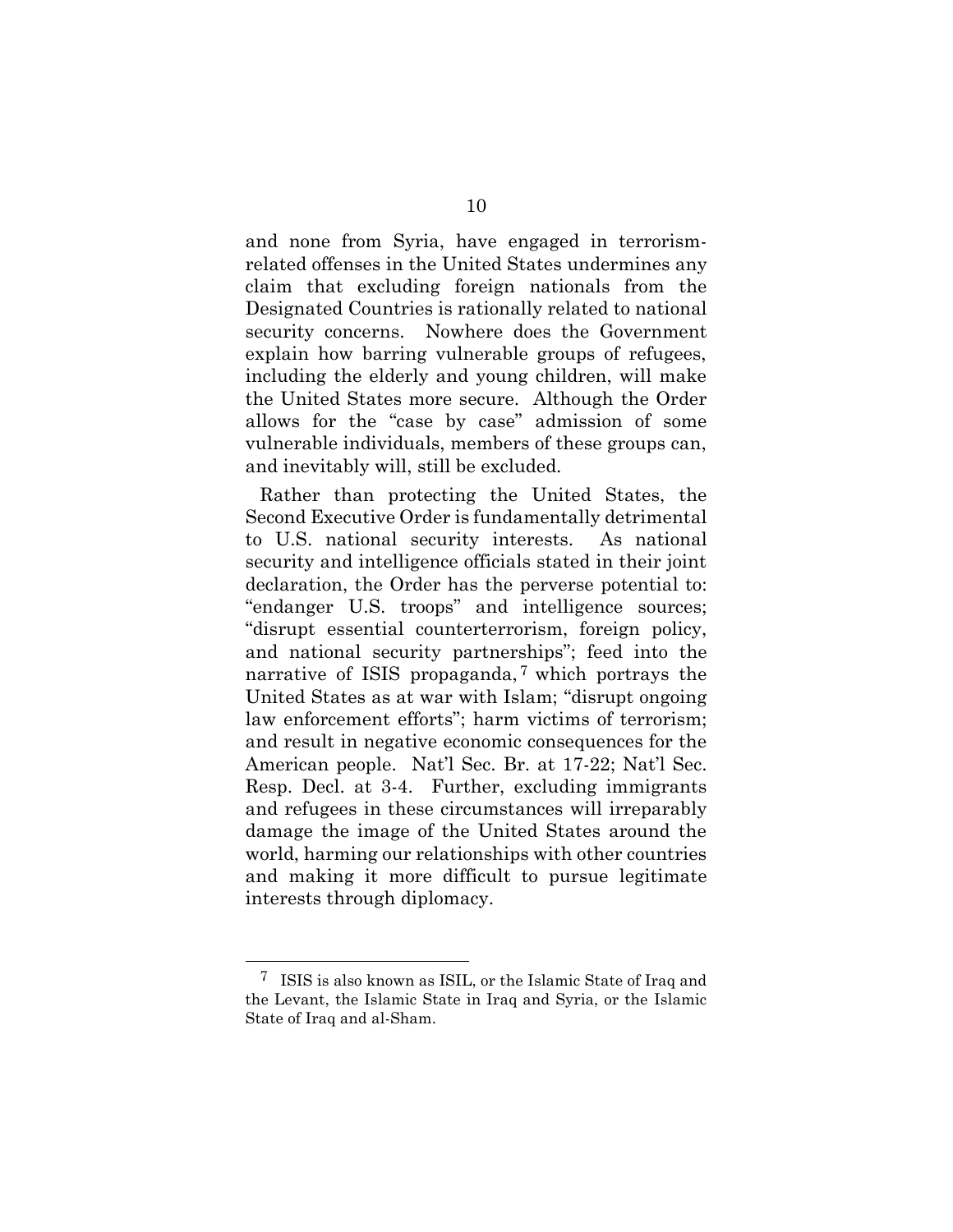If, as the Administration claims, a genuine threat to national security exists and its details cannot be publicly disclosed, avenues remain available to disclose this information to the Court. The Government, for example, can present evidence to the Court *in camera* without publicly disclosing sensitive national security information. That it has not done so speaks volumes. Despite public criticism and courts' consternation over the lack of evidence, the Government failed to provide factual support. This can mean only one thing: the stated national security rationale is nothing more than "window dressing."

As the U.S. District Court for the District of Maryland correctly observed, the Government has not "shown, or even asserted, that national security cannot be maintained without an unprecedented sixcountry travel ban, a measure that has not been deemed necessary at any other time in recent history." Mem. Op. at 40, *Int'l Refugee Assistance Project* v. *Trump*, No. 8:17-cv-00361-TDC (D. Md. Mar. 16, 2017). In the months since the Order was enjoined, the Government still has not presented admissible evidence that U.S. national security was harmed. Nor can the Government rely on the President's assertions on social media of a national security purpose. There is simply no factual basis to sustain the Government's national security claim.

### **B. In Contrast to the Second Executive Order, Prior U.S. Immigration Policies That Gave Preference to Certain Groups Were Rationally Related to a Legitimate and Bona Fide Government Purpose.**

Traditional U.S. foreign policy interests, from diplomatic signaling to protecting human rights, can serve as legitimate justification for shaping U.S.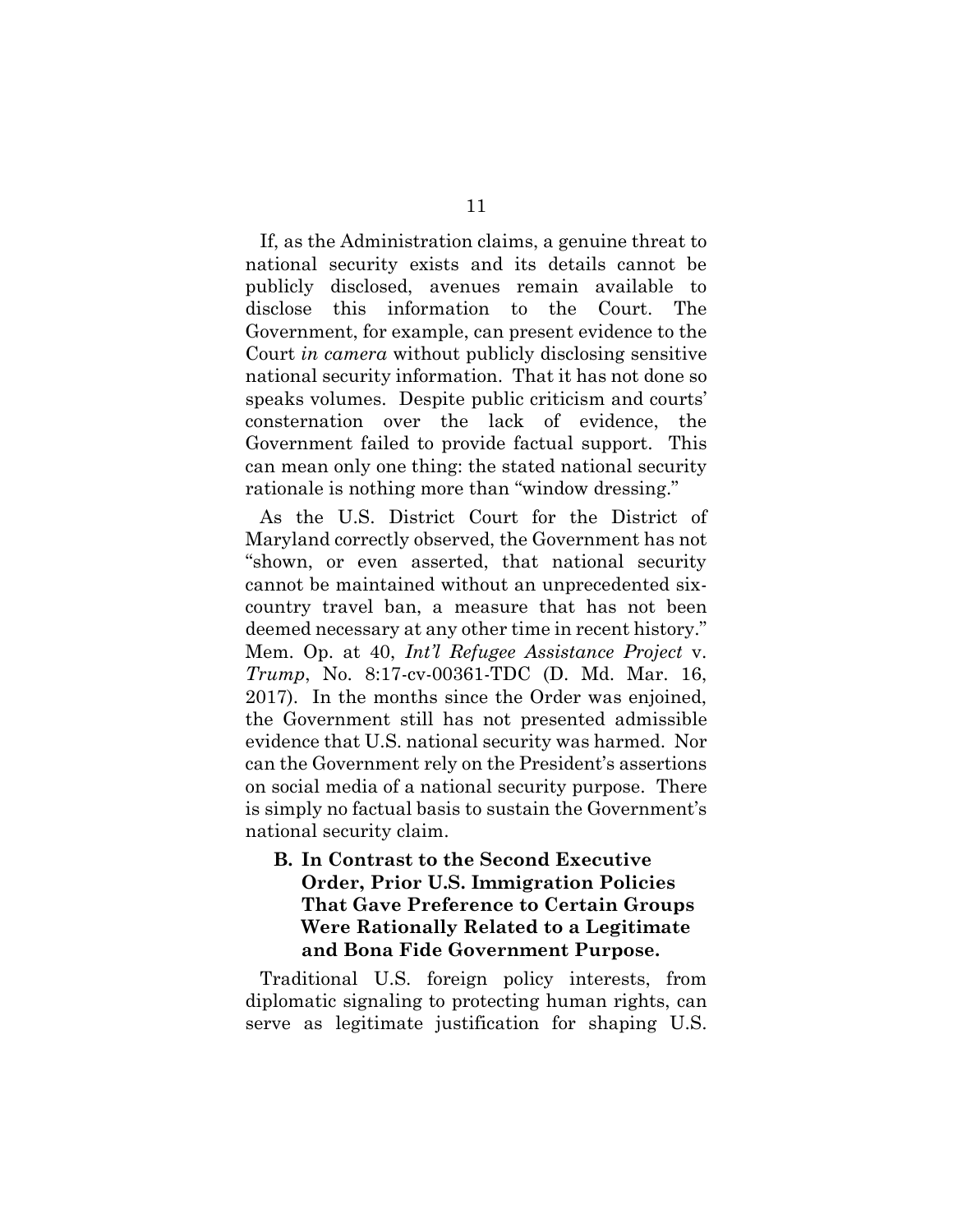immigration policy. Granting preferential treatment to certain immigrant groups in response to foreign policy concerns, however, requires issuing carefully tailored policies implemented for legitimate and bona fide reasons and supported by factual evidence.

In stark contrast to the Second Executive Order, prior U.S. immigration laws and policies have favored extending protections in the United States to specific groups of immigrants and refugees in need. As these policies demonstrate, legitimate and bona fide reasons have supported the preferences that were previously given to certain immigrant groups. Consistent with U.S. foreign policy concerns and the founding principles of human dignity, self-determination, and religious freedom that are central to American democracy, the Executive and Legislative branches have frequently exercised their authority over immigration affairs to protect refugees and other oppressed peoples. While the Government thus has some measure of authority to set immigration policy on the basis of religion or ethnicity, ultimately any such policy must rationally relate to a legitimate government interest. Unlike the Second Executive Order, each immigration policy discussed below is rationally related to its stated purpose, and further demonstrates that the Order fails to satisfy this test.

Historically, the United States has welcomed groups of persecuted refugees. After the Vietnam War, for example, the United States endeavored to repay its moral debt by offering sanctuary to approximately 111,000 Vietnamese refugees escaping economic hardship and the threat of "re-education" camps. The next year, that number almost doubled to 207,000 refugees. Around the same time, during the Mariel boatlift, the United States accepted over 120,000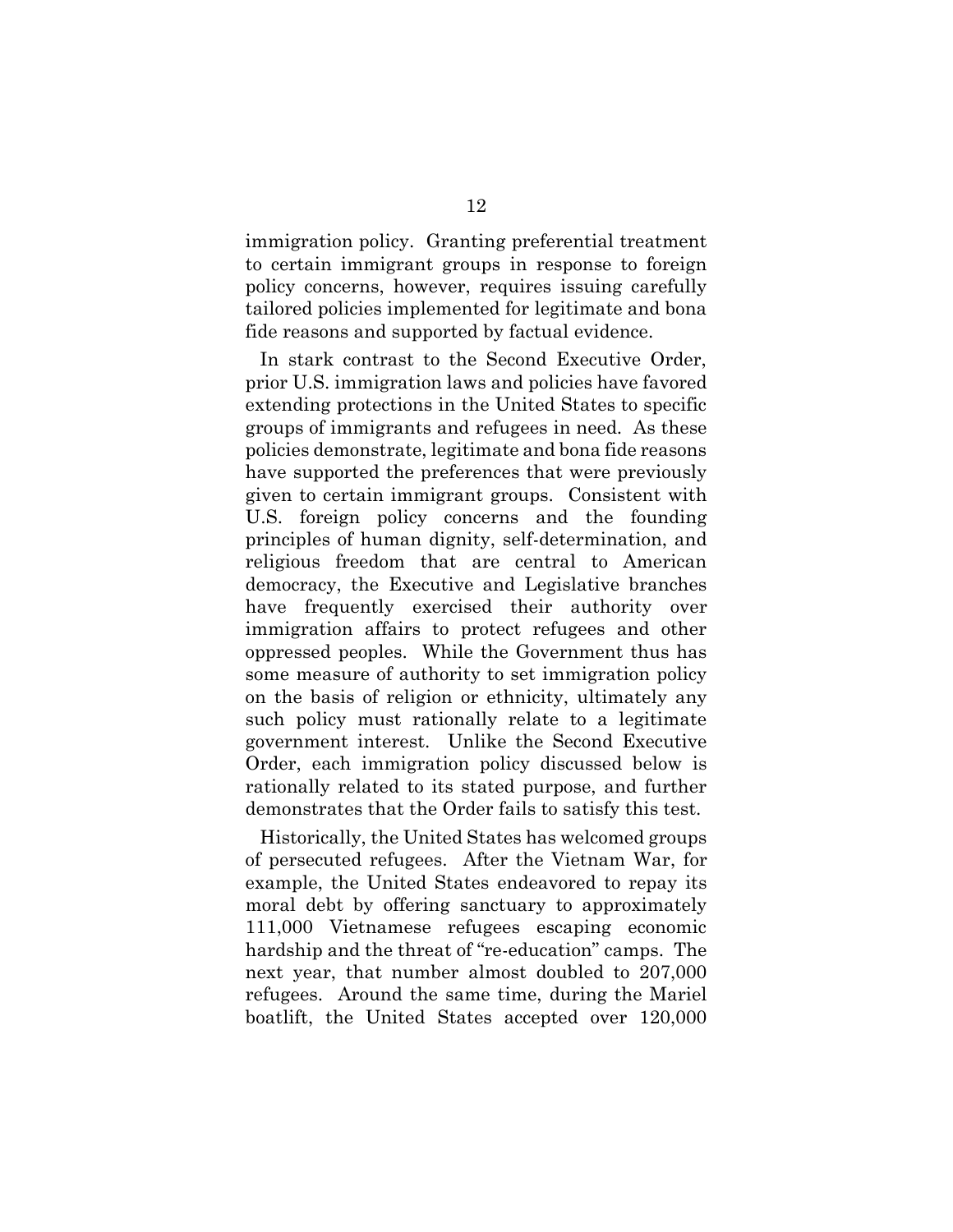Cuban refugees that were fleeing persecution by the Castro regime, including more than 80,000 in one month alone. 8 More recently, in 1999, the United States agreed to accept 20,000 refugees from Kosovo.9

The Executive branch has often established rational policies designed to assist groups in need, including through the use of Presidential Determinations on Refugee Admissions, which can increase admissions and funding for refugees in response to humanitarian needs.10 Yet another example is President George Ξ

<sup>8</sup> *See* Gardiner Harris, David E. Sanger & David M. Herszenhorn, *Obama Increases Number of Syrian Refugees for U.S. Resettlement to 10,000*, N.Y. Times (Sept. 10, 2015), www.nytimes.com/2015/09/11/world/middleeast/obama-directsadministration-to-accept-10000-syrian-refugees.html?\_r=1.

<sup>9</sup> *See* Adam Taylor, *That Time the United States Happily Airlifted Thousands of Muslim Refugees Out of Europe*, Wash. Post (Nov. 17, 2015), www.washingtonpost.com/news/ worldviews/wp/2015/11/17/that-time-the-united-states-happilyairlifted-thousands-of-muslim-refugees-out-of-europe/?utm\_ term=.7cd5cd88608d.

<sup>10</sup> A Presidential Determination is a formal policy document issued by the White House, stating the position of the Executive branch on a particular issue, such as the adoption of a new foreign policy. Many of these have directly addressed refugee admissions. *See, e.g.*, Presidential Determination No. 2016-13, 81 Fed. Reg. 70,315 (Sept. 28, 2016) (permitting admission of up to 110,000 refugees to the United States in 2017, allocated on the basis of special humanitarian concern and geographic regions, and specifically providing that individuals in Cuba, Eurasia and the Baltics, Iraq, Honduras, Guatemala, and El Salvador could be considered refugees); Presidential Determination No. 99-23, 64 Fed. Reg. 28,085 (May 18, 1999) (allowing 20,000 Kosovar refugees to be admitted and providing \$15 million in funds for relief); Presidential Determination No. 80-11, 45 Fed. Reg. 8539 (Jan. 28, 1980) (determining that Afghan refugees were eligible for assistance, and contributing monetary resources to their relief, in response to "urgent humanitarian needs").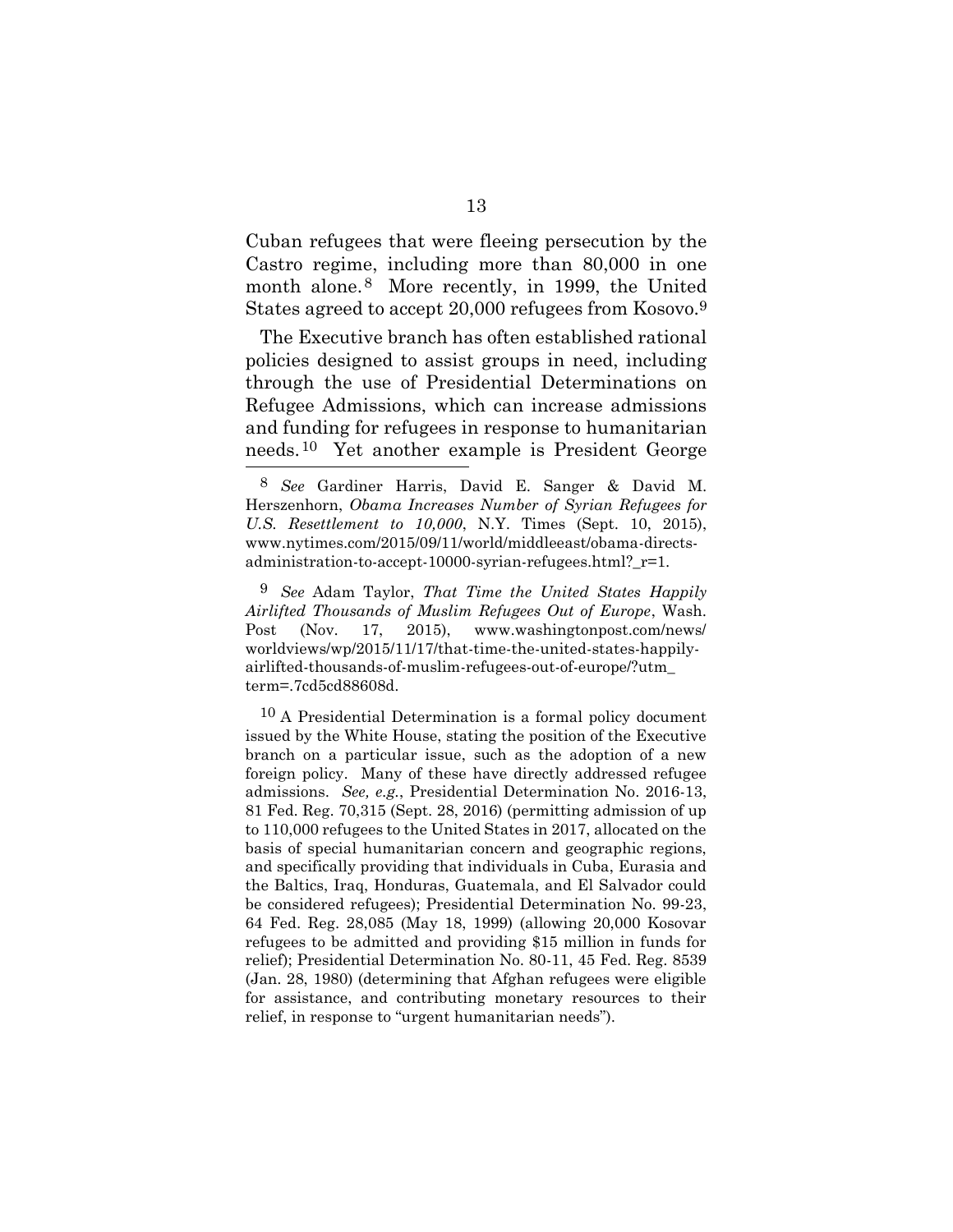H.W. Bush's Executive Order 12,711, "Policy Implementation with Respect to Nationals of the People's Republic of China," which deferred deporting Chinese nationals for four years in response to the Tiananmen Square incident. *See* 55 Fed. Reg. 13,897 (Apr. 11, 1990). In each of these cases, the Executive branch crafted rational policies that were specifically tailored to assist a group in need.

Congress, too, has rationally enacted immigration legislation in favor of specific groups to extend the protection of the United States to oppressed communities. The Lautenberg Amendment is one particularly noteworthy example. The Amendment, originally enacted with the 1990 Foreign Appropriations Bill, classified Soviet Jews and certain other religious communities as persecuted groups, automatically qualifying them for refugee status. Senator Lautenberg's initiative facilitated entry into the United States for Soviet refugees just before the collapse of the Soviet Union. 11 More generally, Congress has codified certain beneficial preferences among classes of aliens into U.S. immigration laws.12

<sup>11</sup> *See* AJC, *AJC Mourns Passing of Senator Lautenberg*, Press Release (June 3, 2013), www.ajc.org/site/apps/nlnet/ content2.aspx?c=7oJILSPwFfJSG&b=8479733&ct=13164165.

 $12$  For example, under the U.S. Immigration and Nationality Act (the "**INA**"), certain classes of aliens are given priority and preference with respect to visas or immigrant status. *See, e.g.*, 8 U.S.C. § 1153(b)(1)(A) (providing preference for individuals of extraordinary ability); *id.* § 1101(a)(27)(c) (conferring special immigration status on certain individuals seeking to enter the United States to work in a religious vocation or organization). Likewise, the Executive branch may propose, subject to congressional approval, yearly ceilings on refugee admissions by world region. *See id.* § 1157.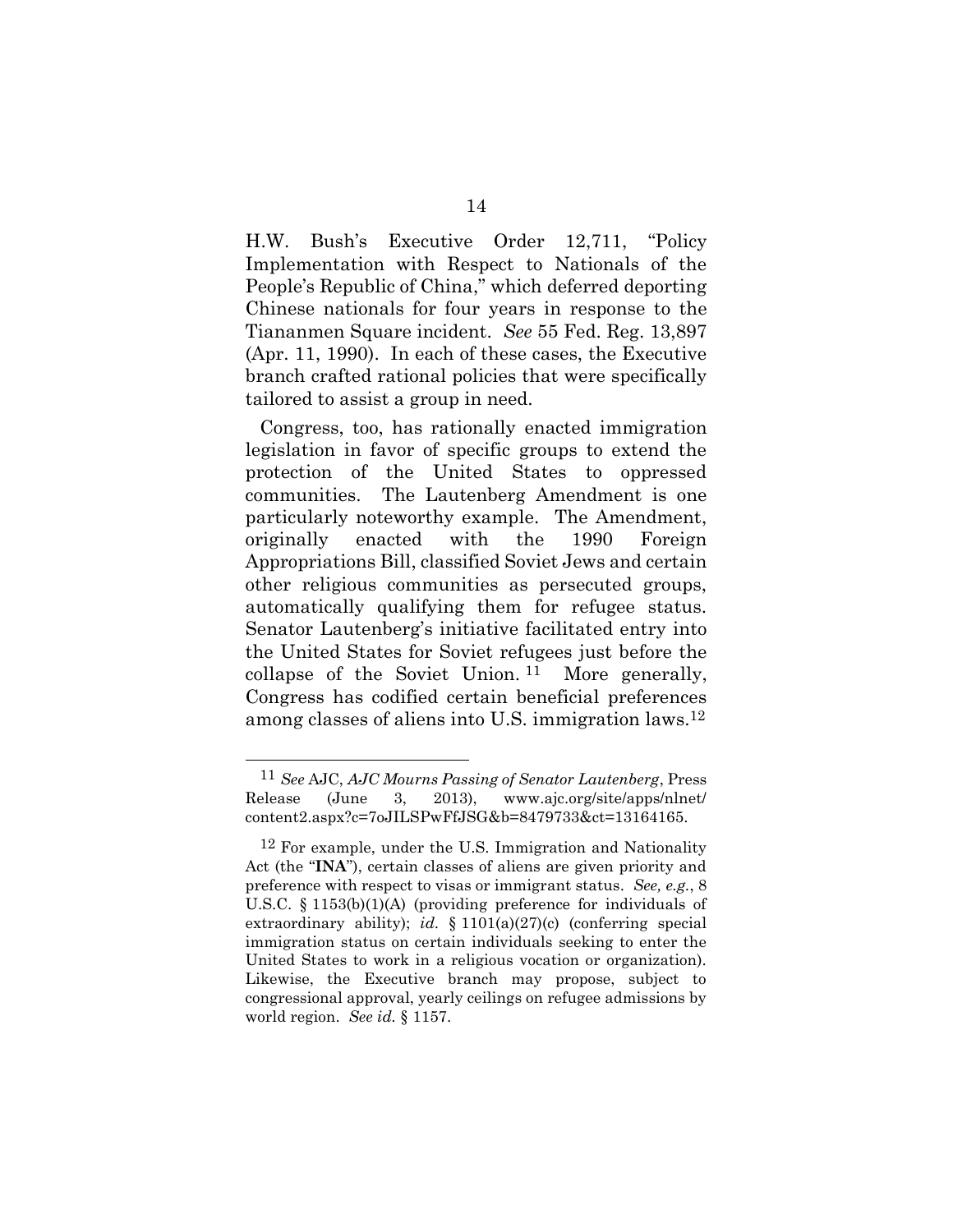Unlike the Second Executive Order, none of the examples above was motivated by religious discriminatory animus or the mere execution of baseless campaign promises to exclude certain groups of people. 13 Instead, these prior policies were deliberately designed and tailored to achieve particular justified results, and they demonstrate how the Executive and Legislative branches have rationally used their immigration and foreign affairs authorities to advance the legitimate government purpose of protecting refugees and other oppressed peoples. These examples reflect careful consideration of U.S. foreign policy, including critical supporting facts, and respect for essential human dignity—they are precisely the kinds of immigration policies that AJC has championed throughout its history.

Accepting immigrants and refugees in times of need has long been a core tenet of the fundamental values and national identity of the United States. True to its character, this Nation frequently has opened its gates, offering safe haven and freedom for those without. Immigration has proved to confer enormous benefits on U.S. foreign policy, national security, and the economy. As demonstrated by the immigration policies discussed above, U.S. history is replete with examples of facially legitimate and bona fide reasons for Congress and the President to exercise their l

<sup>&</sup>lt;sup>13</sup> Exclusionary policies can be rationally related to legitimate government purposes. *See, e.g.*, *Narenji* v. *Civiletti*, 617 F.2d 745, 747-48 (D.C. Cir. 1979) (holding that an affidavit from the Attorney General cited sufficient legitimate foreign-affairs concerns—the Iranian seizure of the American embassy—to draw rational distinctions based on nationality). Unlike *Narenji*, the Government has failed to offer evidence of a link between a specific foreign affairs crisis and the Second Executive Order. Rather, the Order risks repeating *Korematsu. See* section I.C.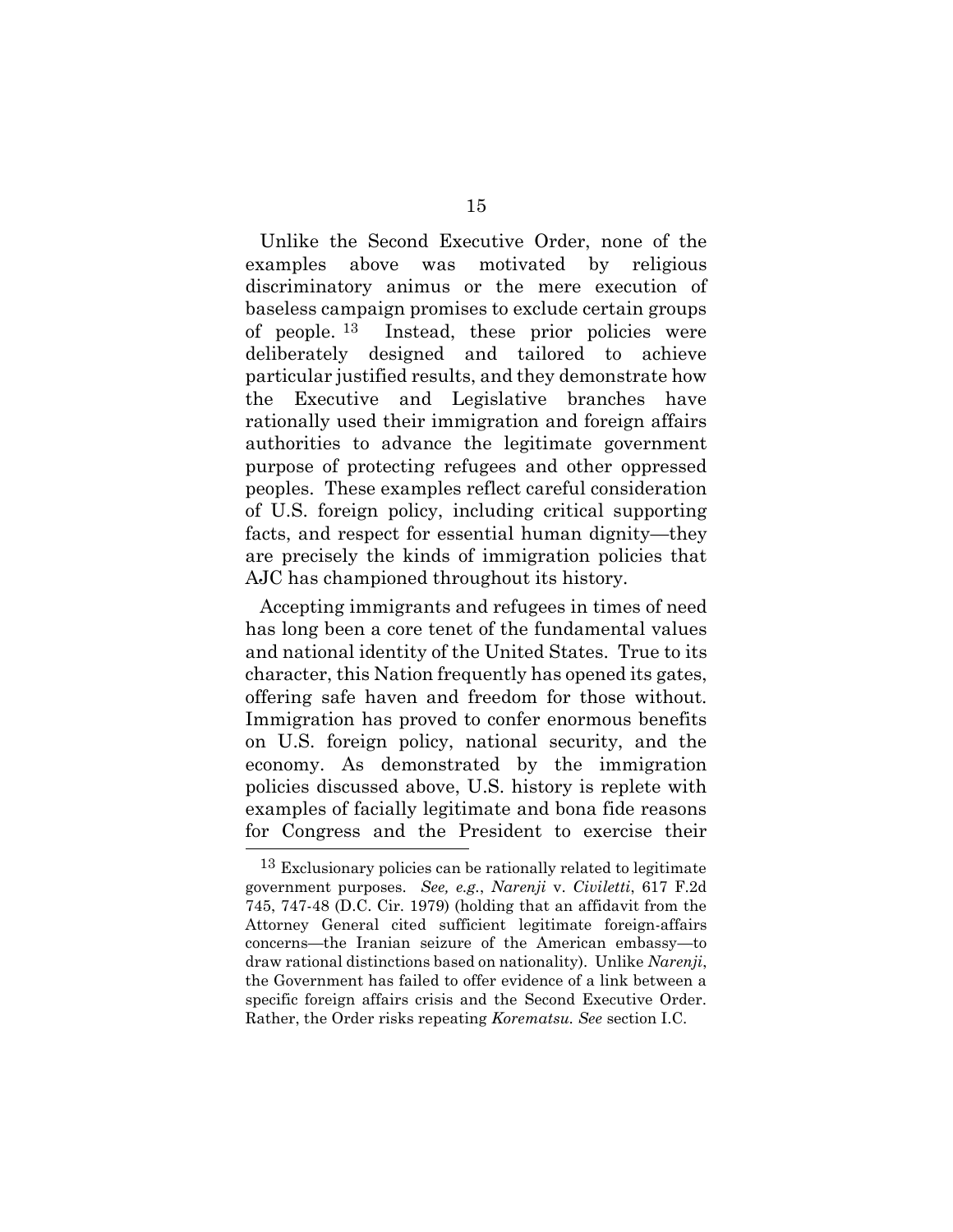immigration powers by discriminating on the basis of religion or ethnicity. Inclusive policies that grant preferential treatment have achieved U.S. foreign policy aims and strengthened the Nation, while reinforcing fundamental values and saving thousands of lives. In contrast to the stark lack of rational support offered for the Order here, these historical examples further demonstrate why the Second Executive Order cannot withstand constitutional scrutiny.

### **C. Statements of the President and Others in The Administration Demonstrate That the Second Executive Order Fulfills Anti-Muslim Campaign Promises and Reflects Disparaging and Discriminatory Rhetoric.**

Any possible legitimate justification for the Order is contradicted by blatant, recurring anti-Muslim rhetoric. The Second Executive Order was not issued in a vacuum. As the Fourth Circuit explained, "The First and Second Executive Orders were issued against a backdrop of public statements by the President and his advisors and representatives at different points in time, both before and after the election and President Trump's assumption of office." *Int'l Refugee Assistance Project*, 857 F.3d at 575. These statements provide ample evidence that national security is not the true purpose of the Second Executive Order. The public record contains myriad examples of such unfounded antireligious and discriminatory rhetoric—we recount but a few.

To start, President Trump himself has called the Second Executive Order a "watered-down version" of the original order, adding, "I think we ought to go back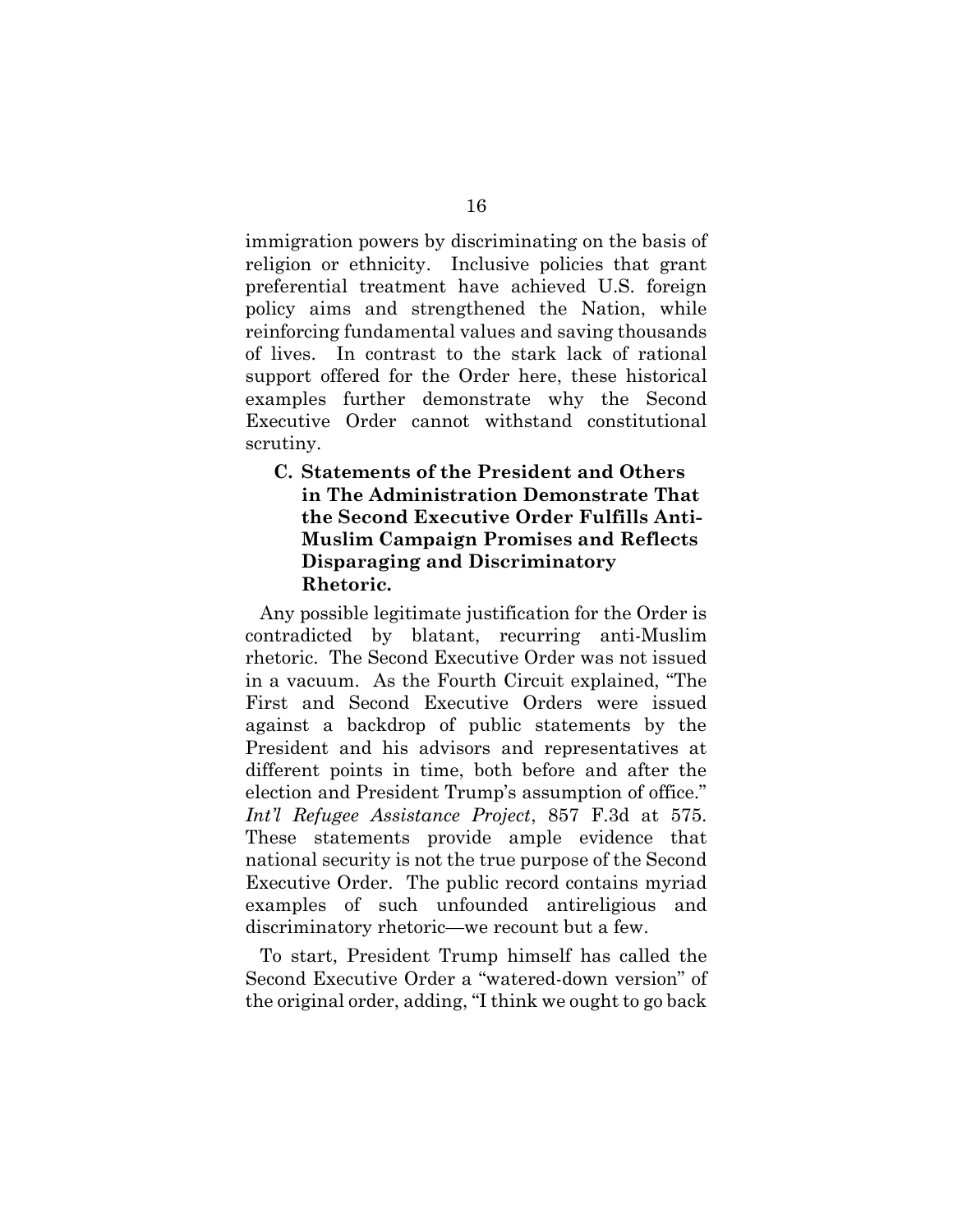to the first one and go all the way." 14 And significantly, the day after signing the First Executive Order, President Trump's campaign supporter and advisor, Rudolph Giuliani, explained on television how that order came to be. He said, "When [Mr. Trump] first announced it, he said, 'Muslim ban.' He called me up. He said, 'Put a commission together. Show me the right way to do it legally.'"15

The desire to enact a "Muslim ban" reflected a longstanding campaign promise by President Trump. Indeed, until May 8, 2017, his campaign website referenced "preventing Muslim immigration," and "a total and complete shutdown of Muslims entering the United States."16 On January 30, 2017, he tweeted, "If the ban were announced with a one week notice, the 'bad' would rush into our country during that week."17 Even more directly, on March 9, 2016, then-

<sup>14</sup> *See* Matt Zapotosky, Kalani Takase & Maria Sacchetti, *Federal Judge in Hawaii Freezes President Trump's New Entry Ban*, Wash. Post (Mar. 16, 2017), www.washingtonpost.com/ local/social-issues/lawyers-face-off-on-trump-travel-ban-in-mdcourt-Wednesday-morning/2017/03/14/b2d24636-090c-11e7- 93dc-00f9bdd74ed1\_story.html?utm\_term=.cf7d2d96 44f9.

<sup>15</sup> *See* Amy B. Wang, *Trump Asked for a 'Muslim Ban,' Giuliani Says—and Ordered a Commission to Do It 'Legally'*, Wash. Post (Jan. 29, 2017), www.washingtonpost.com/news/thefix/wp/2017/01/29/trump-asked-for-a-muslim-ban-giuliani-saysand-ordered-a-commission-to-do-it-legally/?utm\_term=.bd62c88 d1c64.

<sup>16</sup> *See* Zack Ford, *White House Scrubs Campaign Website to Hide Trump's Past Muslim Ban Comments*, ThinkProgress (May 8, 2017), thinkprogress.org/trump-scrubs-muslim-ban-cc0 27c54f8c2.

<sup>17</sup> *See* Clare Foran, *Trump's Flawed Defense of His Immigration Order*, The Atlantic (Jan. 31, 2017), www.theatl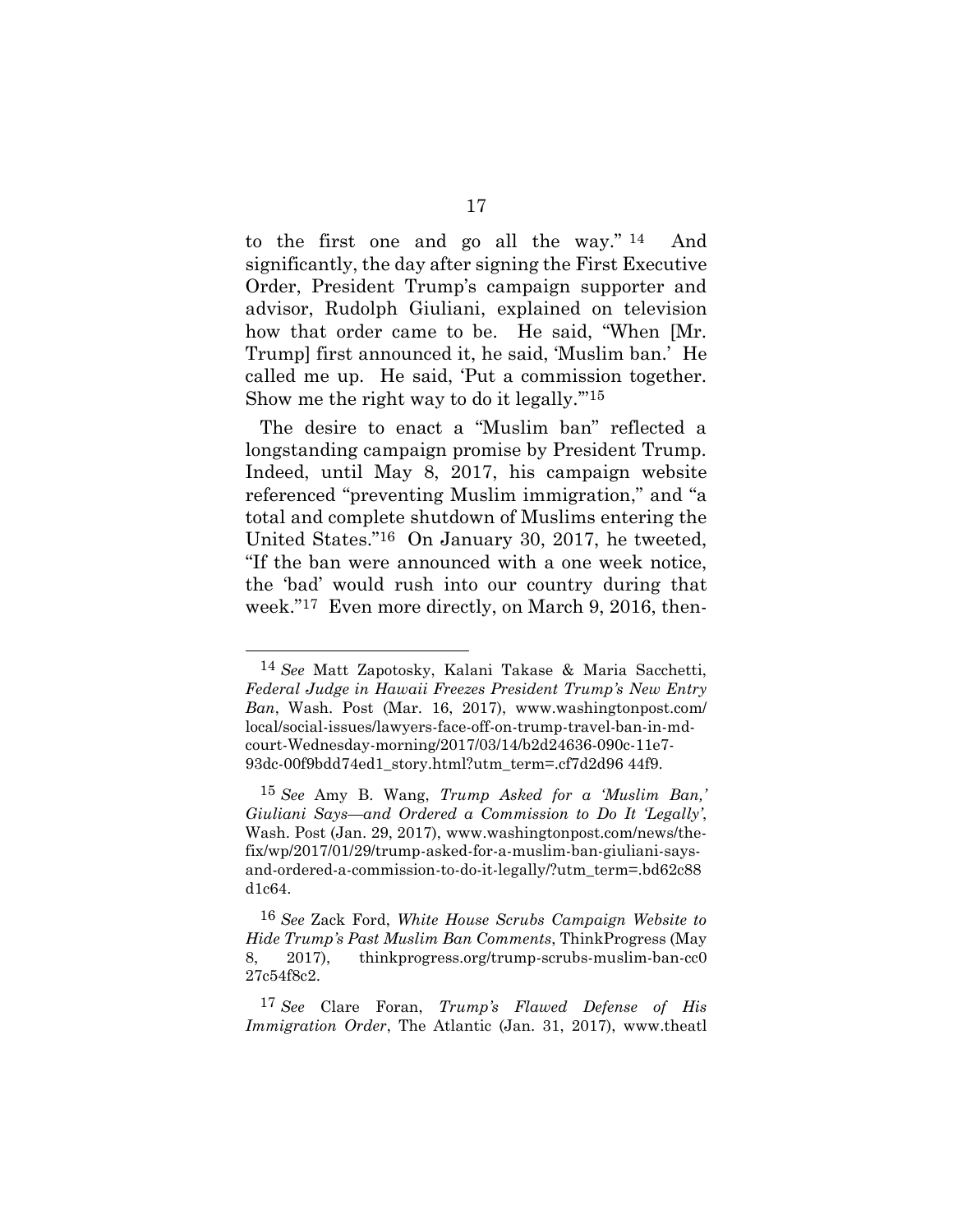candidate Trump explained, "I think Islam hates us. There's something there that—there's a tremendous hatred there. There's a tremendous hatred. We have to get to the bottom of it. There's an unbelievable hatred of us."<sup>18</sup> On December 13, 2015, thencandidate Trump stated of Muslims, "There's a sickness. They're sick people. There's a sickness going on. There's a group of people that is very sick."19 *See also Int'l Refugee Assistance Project* v. *Trump*, 857 F.3d at 575-77 (collecting similar public statements by the President and his advisors).

These disparaging statements provide ample evidence that the Second Executive Order was not issued to achieve its stated national security purpose, but was instead intended to fulfill a discriminatory campaign promise of a "Muslim ban." AJC has long advocated against this type of blatant religious intolerance.

Indeed, permitting the Government to discriminate based on the unfounded assertion that a particular group poses a national security threat would return the Court to the widely discredited rationale that allowed the President to issue an executive order interring individuals of Japanese descent, including

l

antic.com/politics/archive/2017/01/trump-immigration-banmuslim-countries-syrian-refugees/515085/.

<sup>18</sup> *See* Jenna Johnson & Abigail Hauslohner, *'I think Islam Hates Us': A Timeline of Trump's Comments About Islam and Muslims*, Wash. Post (May 20, 2017), www.washingtonpost .com/news/post-politics/wp/2017/05/20/i-think-islam-hates-us-atimeline-of-trumps-comments-about-islam-and-muslims/?utm\_ term=.d544b1f8001a (collecting President Trump's statements regarding Islam and Muslims from 2011 to 2017).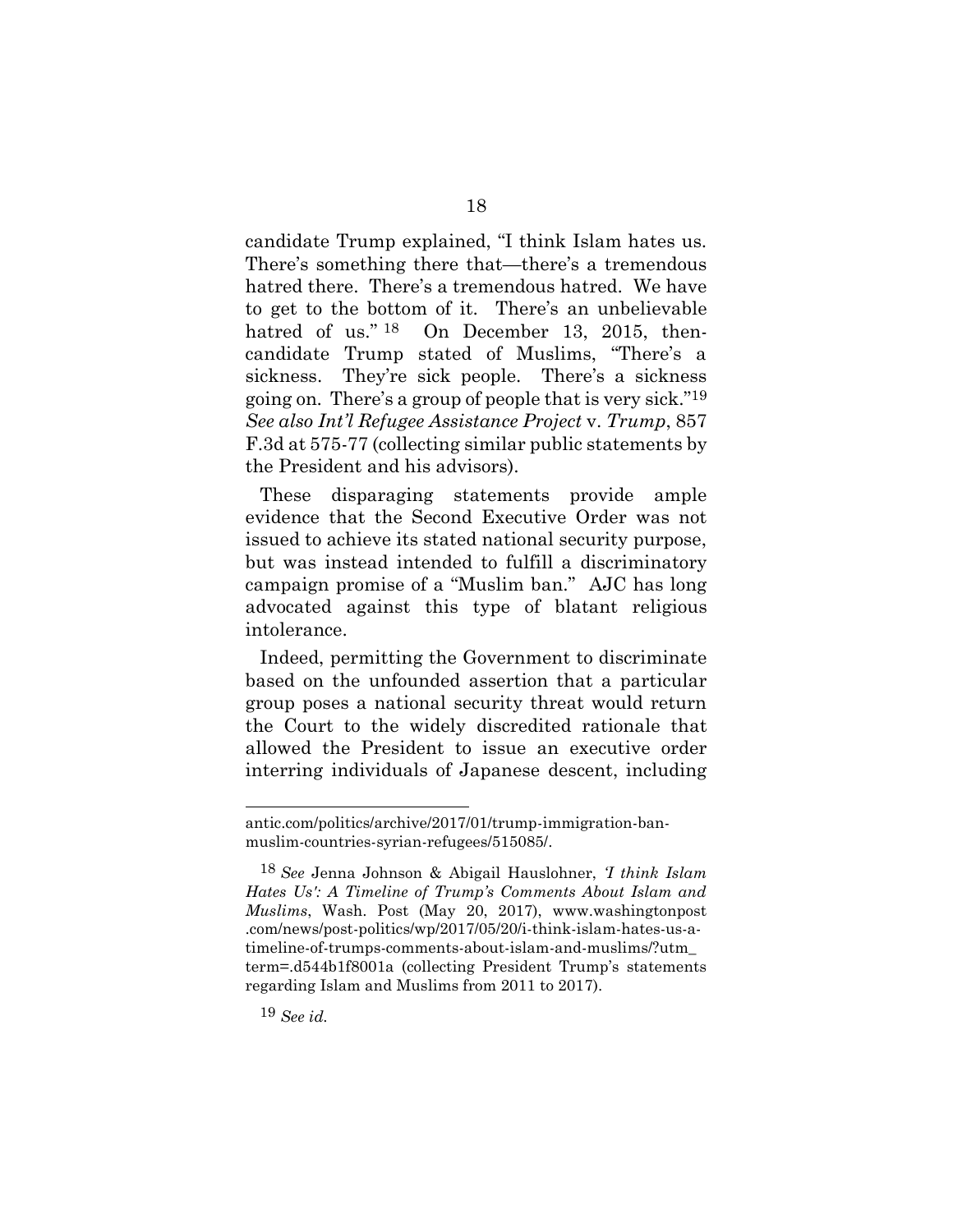U.S. citizens, based solely on ethnic ancestry. *See Korematsu v. United States*, 323 U.S. 214 (1944).

This rationale has been repudiated by each of the Executive20, Legislative, 21 and Judicial branches of Government, *see Korematsu v. United States*, 584 F. Supp. 1406, 1420 (N.D. Cal. 1984), as a shameful relic of our history. In granting Fred Korematsu a writ of *coram nobis*, the U.S. District Court for the Northern District of California cautioned:

As a legal precedent it is now recognized as having *very limited application*. As historical precedent it stands as a constant caution that in times of war or declared military necessity our institutions must be vigilant in protecting constitutional guarantees. *It stands as a caution that in times of distress the shield of military necessity and national security must not be used to protect governmental actions from close scrutiny and accountability.* It stands as a caution that in times of international hostility and antagonisms our institutions, legislative, executive and judicial, must be prepared to exercise their authority to protect all citizens

<sup>20</sup> In 1976, President Gerald R. Ford issued Presidential Proclamation No. 4417. It terminated Executive Order No. 9066 (1942), which had authorized the Japanese-American internment during World War II. Proclamation No. 4417 made this termination retroactively effective December 31, 1946, when Proclamation No. 2714 was issued, announcing the end of World War II hostilities. *See* Proclamation No. 4417, 41 Fed. Reg. 7741 (Feb. 20, 1976).

<sup>21</sup> On August 10, 1988, President Ronald Reagan signed the Civil Liberties Act, authorizing compensation to over 100,000 individuals of Japanese descent who were interred during World War II. *See* 50 U.S.C. §§ 4211-4220.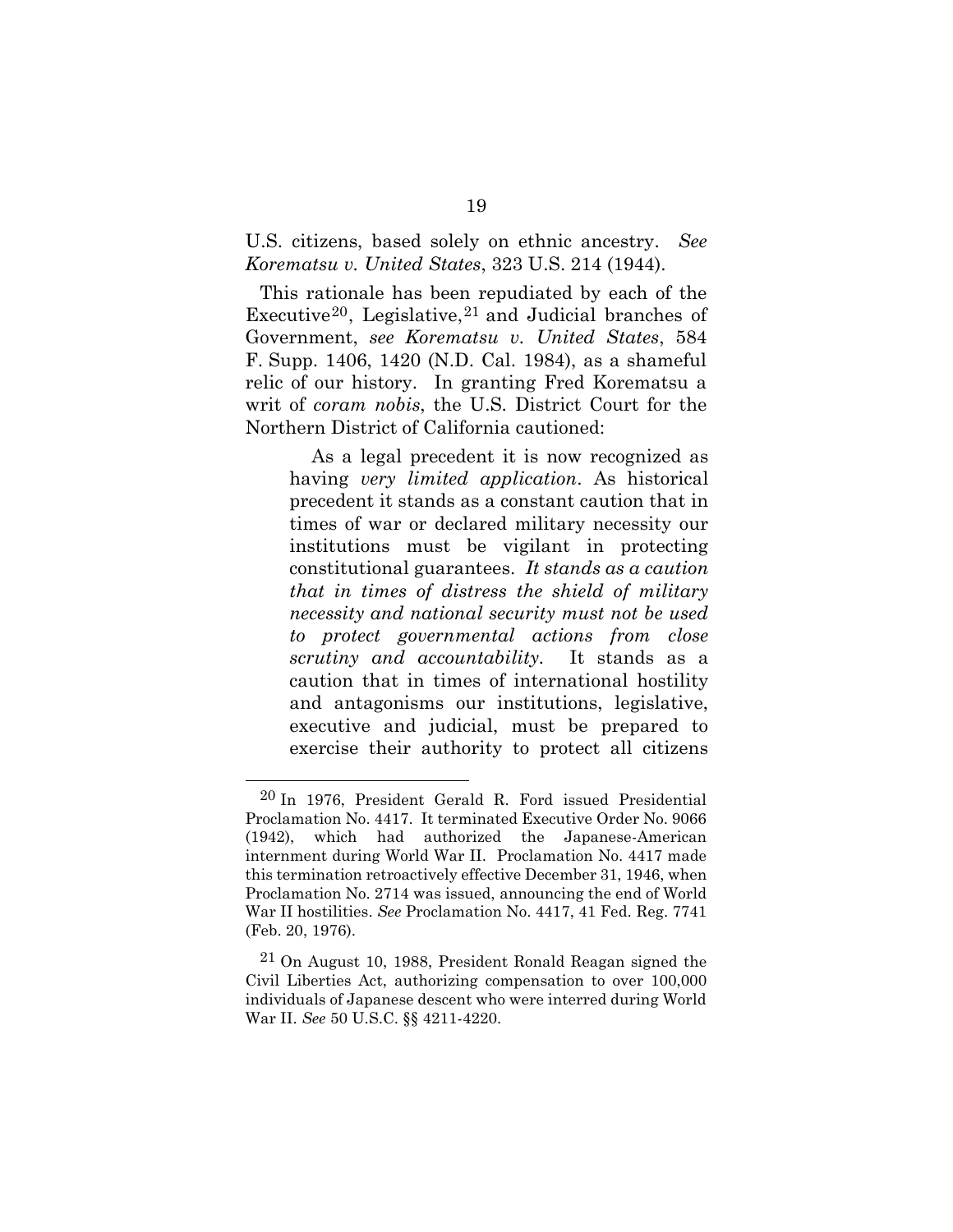from the petty fears and prejudices that are so easily aroused. *Id.* (emphasis added).

An examination of the disparaging, anti-Muslim rhetoric animating the Second Executive Order is entirely appropriate under the precedents of this Court. While the Executive and Legislative branches enjoy broad authority to regulate matters of immigration, these powers are not absolute. *See Fiallo* v. *Bell*, 430 U.S. 787 (1977); *Reno* v. *Flores*, 507 U.S. 292 (1993); *Kleindienst* v. *Mandel*, 408 U.S. 753 (1972).

This Court has previously recognized a "limited judicial responsibility under the Constitution" to review Congressional actions concerning "the admission and exclusion of aliens." *Fiallo*, 430 U.S. at 793 n.5. More recently, the Court again emphasized that this plenary power, though broad, is still "subject to important constitutional limitations." *Zadvydas* v. *Davis*, 533 U.S. 678, 695 (2001); *see also INS* v. *Chadha*, 462 U.S. 919, 941 (1983) (noting requirement that the political branches "cho[ose] a constitutionally permissible means of implementing" their authority over immigration). At a minimum, the Government must show that a challenged immigration action is "facially legitimate and bona fide." *Mandel*, 408 U.S. at 769. As the Fourth Circuit observed, these are "separate and quite distinct requirements." *Int'l Refugee Assistance Project v. Trump*, 857 F.3d at 590.

Although the Executive and Legislative branches may craft immigration policies that differentiate among particular groups, they cannot act without a rational relationship to a legitimate government purpose. *See, e.g.*, *Flores*, 507 U.S. at 306 (noting that despite Congress' plenary power over immigration, "INS regulation must still . . . rationally advanc[e]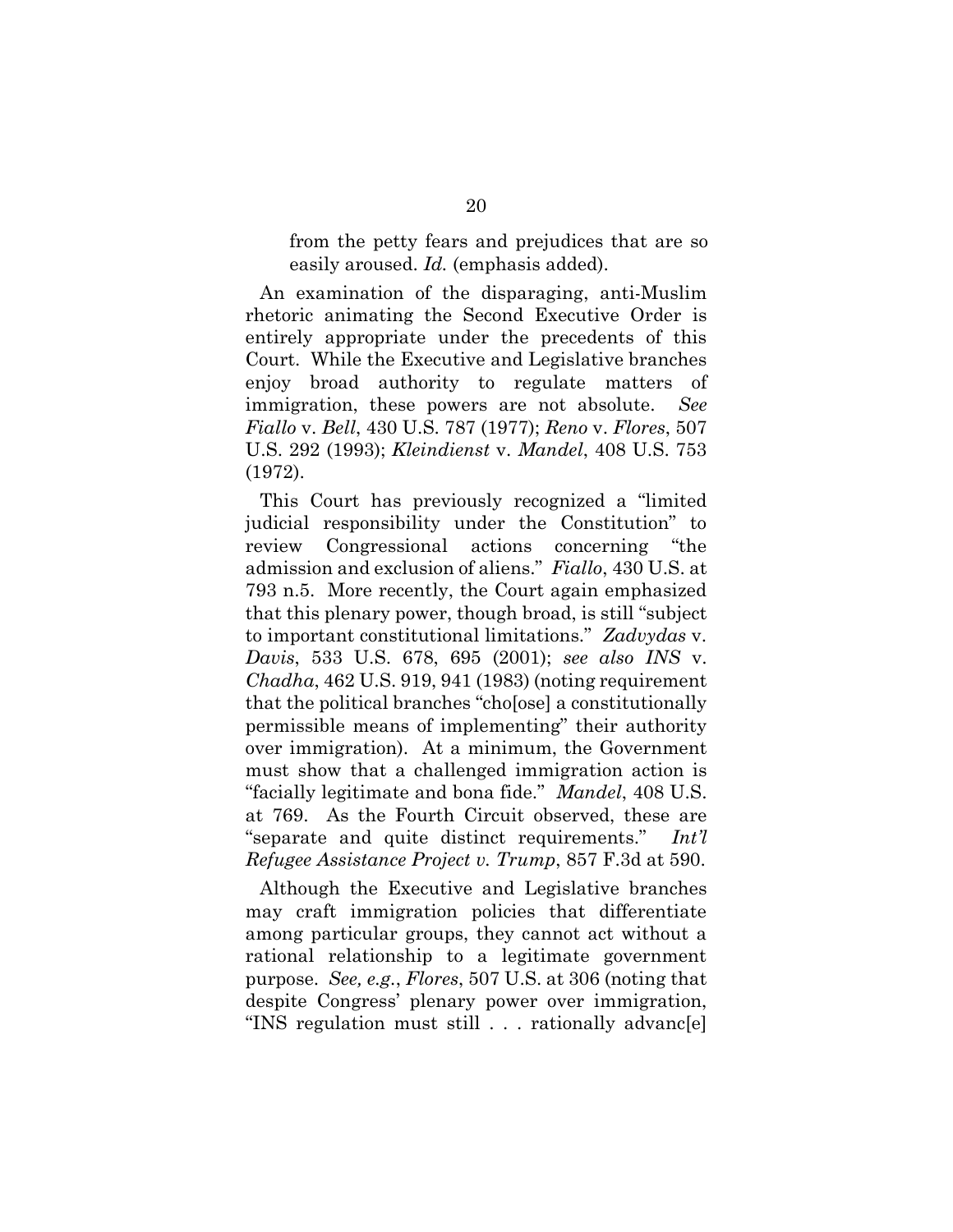some legitimate government purpose"). For an action to be "facially legitimate," the Government need only show a valid reason for the action stated on its face. When a court finds that the Government has acted with the purpose and effect of engaging in actions that "disparage and . . . injure" a group of people—as the Government has done here—it is less likely that its stated policies are rationally related to a legitimate government purpose. *United States* v. *Windsor*, 133 S. Ct. 2675, 2696 (2013).

The "bona fide" requirement, on the other hand, is a requirement of good faith. Thus, when the plaintiff makes an "affirmative showing of bad faith," courts can "look behind" the Government's exclusion of a nonresident alien "for additional factual details beyond" its express reasoning.<sup>22</sup> *Kerry* v. *Din*, 135 S. Ct. 2128, 2131 (2015) (plurality opinion). 23 Courts may consider circumstantial evidence, including rhetoric, to determine whether a challenged action is based on animus, rather than a legitimate purpose. 24

<sup>22</sup> The courts considering the First Executive Order looked behind the Government's arguments to the "highly particular 'sequence of events' leading to this specific EO and the dearth of evidence indicating a national security purpose." *Aziz* v. *Trump*, No. 1:17-cv-116-LMB-TCB, 2017 WL 580855, at \*9 (E.D. Va. Feb. 13, 2017).

<sup>23</sup> As at least the Fourth and Ninth Circuits have recognized, Justice Kennedy's concurrence is the narrowest ground for the Court's holding in *Din*; thus, under the reasoning of *Marks* v. *United States*, 430 U.S. 188, 193 (1977), Justice Kennedy's concurrence in *Din* is the controlling opinion. *See Int'l Refugee Assistance Project* v. *Trump*, 857 F.3d at 590.

<sup>24</sup> *See, e.g.*, *Vill. of Arlington Heights* v. *Metro. Housing Dev. Corp.*, 429 U.S. 252, 266-67 (1977) (considering statements by decisionmakers in finding that the denial of a rezoning request was not motivated by a discriminatory purpose); *Church of the*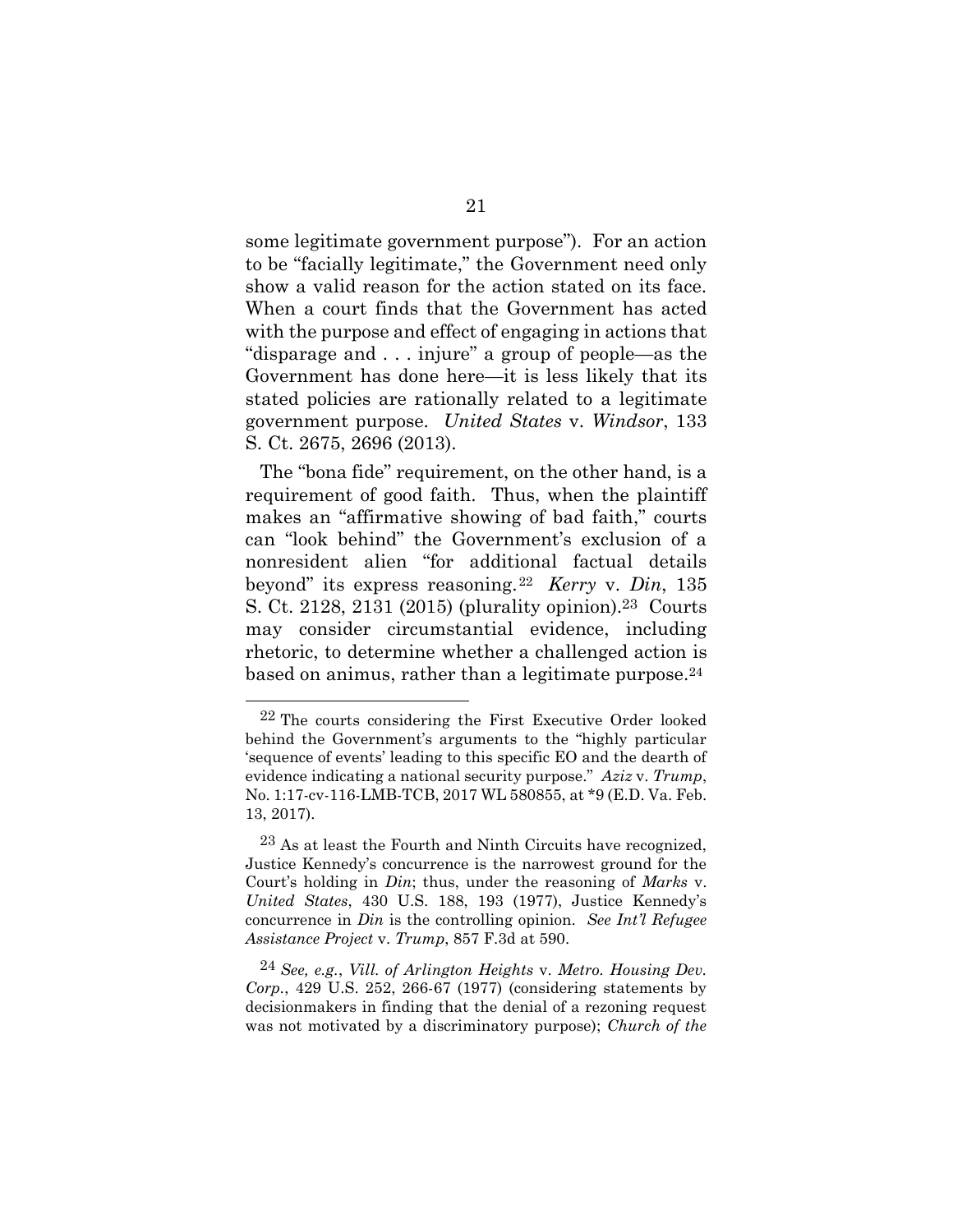For the reasons explained above, the Second Executive Order is not rationally related to its stated purpose of ensuring national security, nor is it based on any "facially legitimate and bona fide" reason. Indeed, the failure to rely on appropriate or relevant evidence, as well as the focus on countries from which no terrorist attacks on the United States have originated, demonstrates that the Order fails the facial legitimacy test set forth in *Mandel*. Further, the disparaging anti-Muslim rhetoric undercuts any potentially legitimate and bona fide reason for the Order and is more than sufficient to make an "affirmative showing of bad faith." The Government's stated purpose is therefore no longer entitled to deference, and the Court should "look behind" the Order to assess its constitutionality.

### **II. REVIEW IS ESPECIALLY APPROPRIATE WHERE, AS HERE, THE PRESIDENT'S ACTIONS ARE INCOMPATIBLE WITH THE EXPRESSED WILL OF CONGRESS.**

Finally, it must be noted that the more searching judicial review urged here is particularly appropriate where the President's actions are incompatible with the expressed will of Congress. Under the tripartite framework of *Youngstown*, <sup>25</sup> the President's power is Ξ

25 Because the Government asserts national security as the nominal justification for the Second Executive Order, the context of *Youngstown* is significant. On the eve of a strike against certain steel companies, President Truman issued an executive

*Lukumi Babalu Aye, Inc.* v. *City of Hialeah*, 508 U.S. 520, 534 (1993) (finding that the historical context of a local law against religious animal sacrifice was evidence that a law improperly targeted a specific religious group); *INS* v. *Pangilinan*, 486 U.S. 875, 886 (1988) (considering the historical record to determine whether U.S. Government actions in removing its naturalization officer from the Philippines were motivated by racial animus).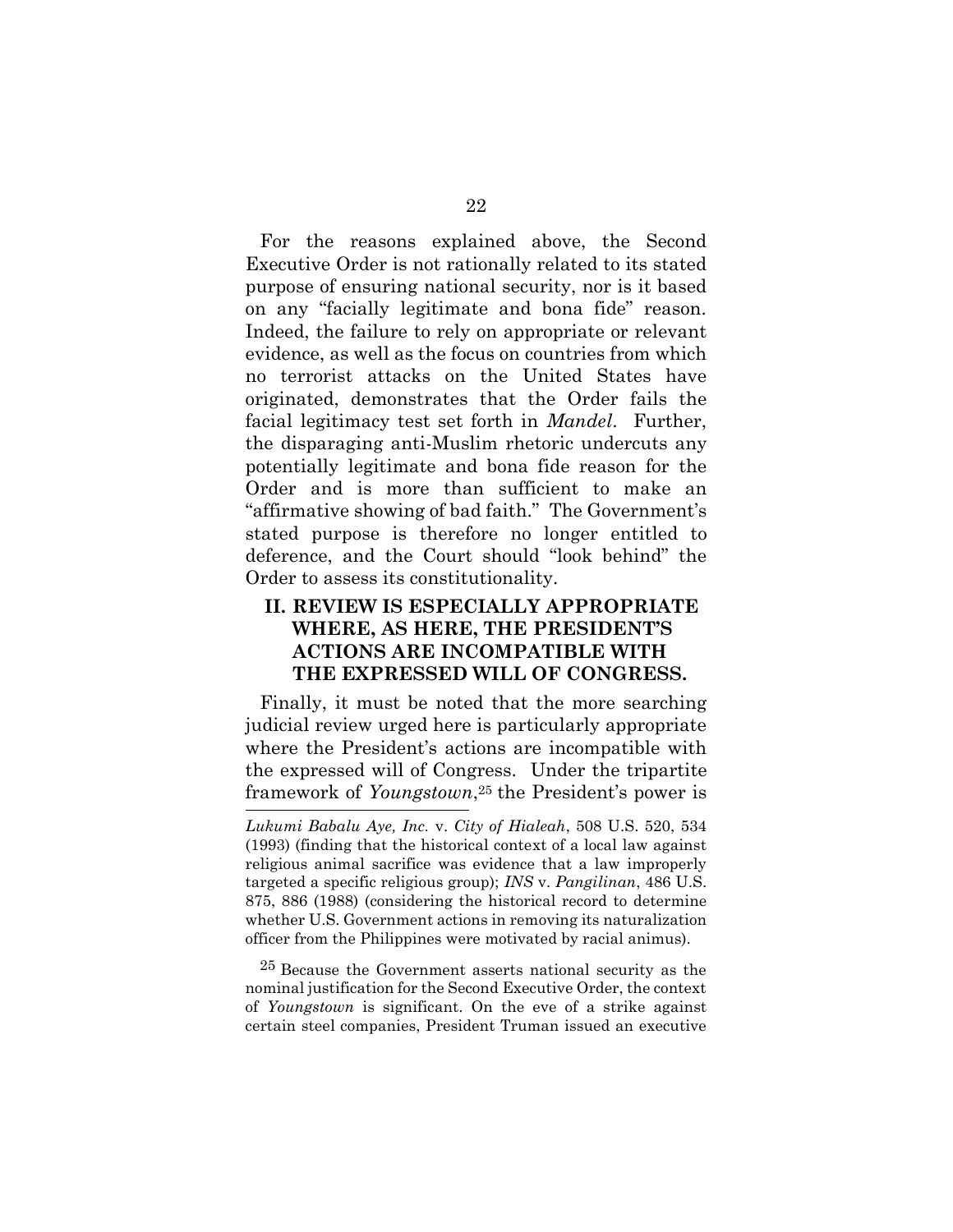at its highest ebb when there is an express or implied delegation of authority from Congress; in a "zone of twilight" with concurrent authority when Congress is silent on or ambiguous about an issue; and "at its lowest ebb" when Congress's express or implied will is incompatible with Presidential action. *Zivotofsky ex rel. Zivotofsky* v. *Kerry*, 135 S. Ct. 2076, 2084 (2015) (citing *Youngstown*, 343 U.S. at 635-38 (Jackson, J., concurring)).

In this case, as the Ninth Circuit recognized, the President has taken measures that are "incompatible with the expressed will of Congress"; the President's authority is thus "at its lowest ebb," and subject to particular scrutiny. *See Hawai'i* v. *Trump*, 859 F.3d at 782. "In this zone, 'Presidential claim to a power at once so conclusive and preclusive must be scrutinized with caution, for what is at stake is the equilibrium established by our constitutional system.'" *Id.* (quoting *Youngstown*, 343 U.S. at 638).

There is no question that the INA reflects the expressed will of Congress. The President's authority to issue the Second Executive Order is inconsistent with the INA,  $8 \text{ U.S.C. } \S 1152(a)(1)(\text{A})$ , which states that "[e]xcept as specifically provided in paragraph (2) and in Sections  $1101(a)(27)$ ,  $1141(b)(2)(A)(i)$ , and  $1153$ 

order directing the Secretary of Commerce to seize and operate most of the Nation's steel mills. Given the importance of the steel supply to the Korean War effort, the President invoked national security to justify the seizure. Rejecting this argument, the Court found that there was no congressional statute that authorized this order, and that the President's military powers under the Constitution did not extend so far. *See Youngstown Sheet & Tube Co.* v. *Sawyer*, 343 U.S. 579 (1952). Thus, contrary to the Government's position here, the invocation of national security is not, nor has ever been, a blank check for Presidential authority.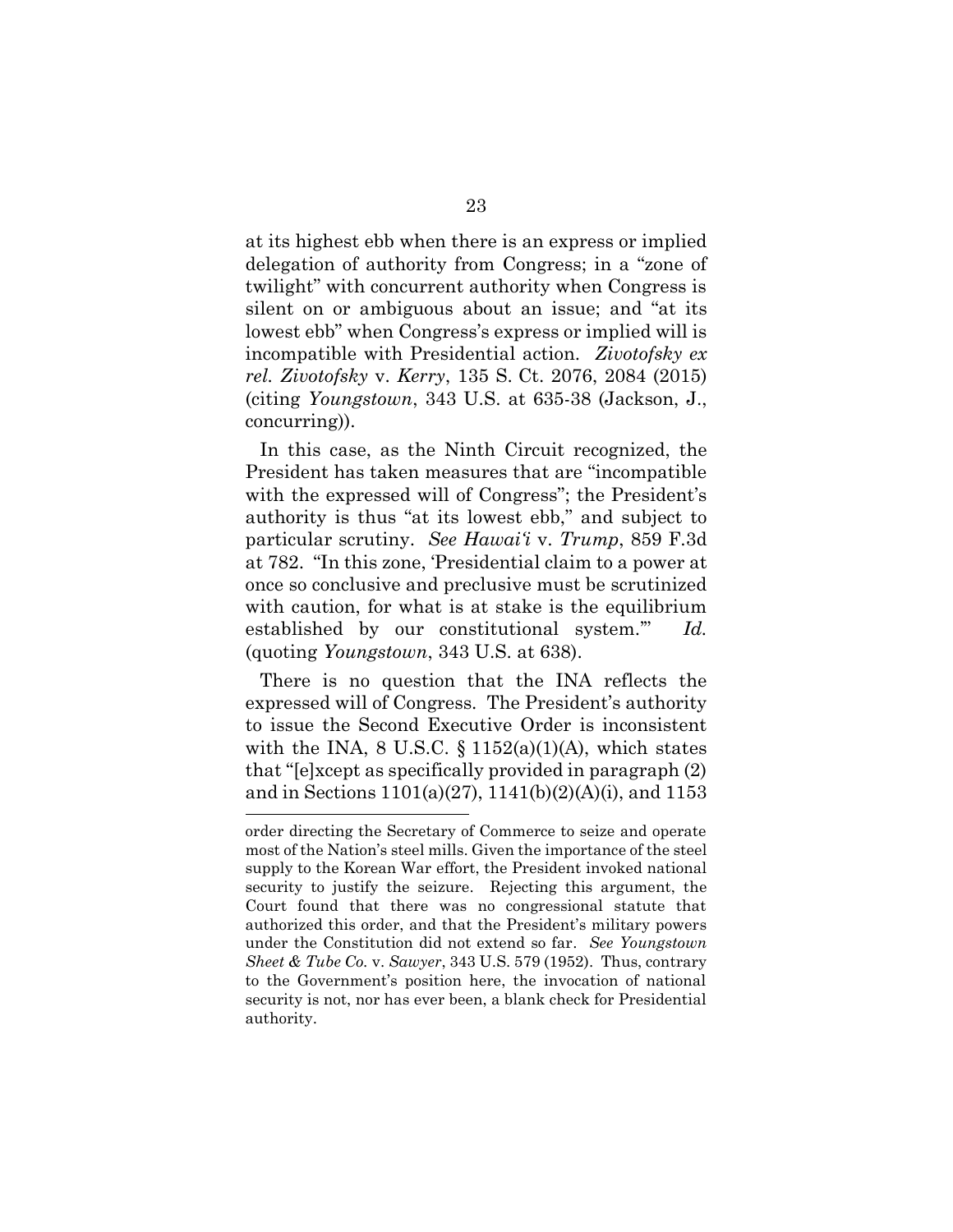of this title, no person shall receive any preference or priority or be discriminated against in the issuance of an immigrant visa because of the person's race, sex, nationality, place of birth, or place of residence." *See also id.* § 1157 (providing procedures for refugee admission into the United States);  $\S 1182(a)(3)(B)$ (identifying criteria for determining terrorism-related inadmissibility). As discussed, absent legitimate and bona fide reasons for narrowly tailored policies granting preferential treatment of certain immigrant or refugee groups, such discrimination violates the INA.

These INA provisions were enacted to reject the shameful legacies of previous eras, in which immigration policy operated on a "national origins system" that explicitly sought to maintain a certain "ethnic composition of the American people." H. Rep. No. 89-745 (1965); S. Rep No. 89-748 (1965). AJC was a vital part of this movement to abolish the national origins system, 26 and has campaigned vigorously against discriminatory national origin quotas since then.

The Government claims here that the Executive Branch may discriminate in suspending entry of immigrants under the INA, 8 U.S.C. § 1182(f). This 1954 INA provision allows for Executive discretion, stating that if the "President finds that the entry of any aliens or of any class of aliens into the United States would be detrimental to the interests of the United States," the President may "suspend" such entry or impose "any restrictions he may deem to be

<sup>26</sup> Naomi W. Cohen, *Not Free to Desist: The American Jewish Committee 1906-1966* (1972); Marianne R. Sanua, *Let US Prove Strong: The American Jewish Committee 1945-2006* (2007).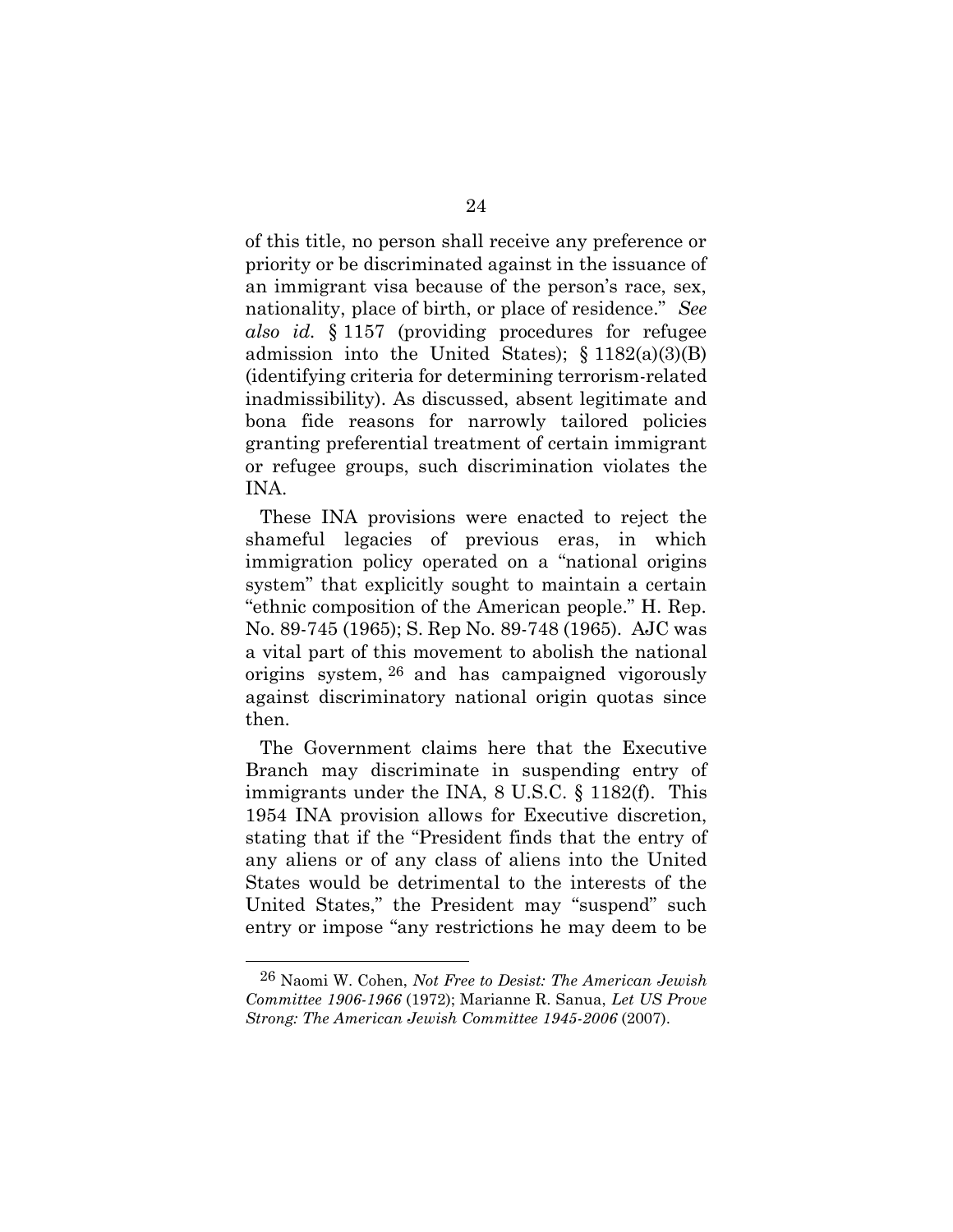appropriate." *Id*. This claim, however, conflicts with the clear intent of Congress, as well as the text and structure of the statute.

The 1965 discrimination ban was passed 11 years after the 1954 provision for Executive discretion. Congress undoubtedly knew the contents of the INA when amending it, and would have intended for this amendment to apply to the INA as it existed at the time—including § 1182(f). This accords with traditional principles of statutory construction, under which a provision enacted later in time governs one enacted earlier. *See, e.g.*, *FDA v. Brown & Williamson Tobacco Corp.*, 529 U.S. 120, 133 (2000). Thus, §  $1152(a)(1)(A)$  restricts § 1182(f)—not vice versa. Congress also carefully considered exceptions to this bar on discrimination, and specifically wrote them into the INA. Section 1182(f) is not one of these exceptions, and therefore does not apply here.

In the face of the INA, the Executive lacks the authority to issue the Second Executive Order because it is plainly incompatible with the INA. As the Ninth Circuit found below, the Second Executive Order violates the INA. *See Hawai'i* v. *Trump*, 859 F.3d at 782; *see also Int'l Refugee Assistance Project v. Trump*, 857 F.3d at 611, 613-14 (Thacker & Wynn, JJ., concurring).

Further, in *Medellín* v. *Texas*, 552 U.S. 491 (2008), the Supreme Court affirmed that *Youngstown* is the proper analytical framework for reviewing executive authority with respect to international obligations as well. In relevant part, *Medellín* makes clear that the President lacks the authority to unilaterally transform international obligations where Congress has taken no action (for example, by attempting to unilaterally execute a treaty). Under *Youngstown*,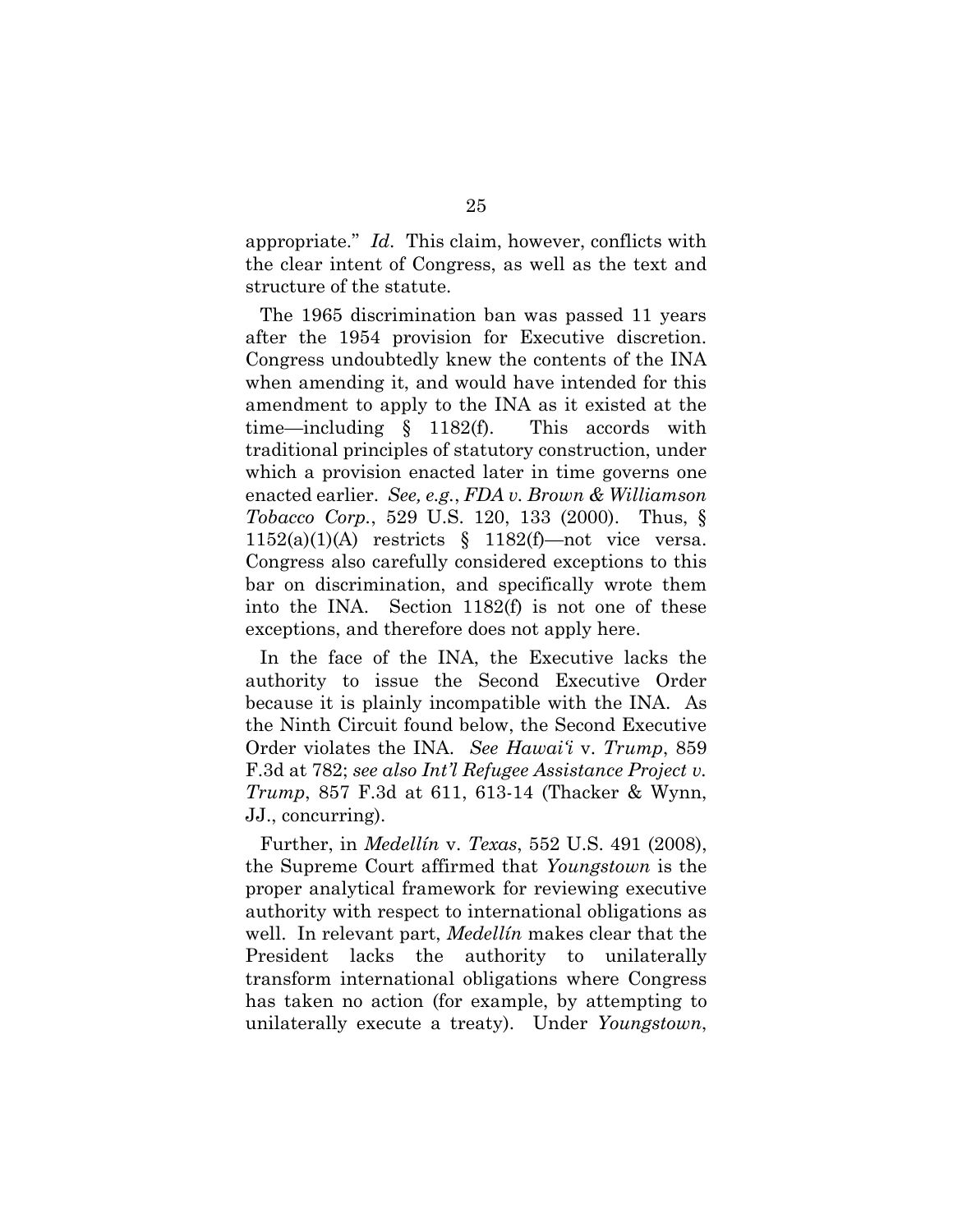the international obligations assumed by Congress further demonstrate that the President acts at the "lowest ebb" of his authority here.

In this case, the Refugee Act of 1980 is particularly germane, as its legislative history reflects an unambiguous congressional intent to accede to the Convention and Protocol Relating to the Status of Refugees. <sup>27</sup> Indeed, this Court has specifically recognized that the legislative history makes clear that "one of Congress' primary purposes was to bring United States refugee law into conformance with the [Refugee Convention]." *INS* v. *Cardoza-Fonseca*, 480 U.S. 421, 436 (1980). Again, by acting contrary to this clearly expressed will, the President's authority is reduced to its "lowest ebb."

Where Congress has ratified other international instruments, these agreements provide additional evidence that Congress's express or implied will is incompatible with the Order. *See, e.g.*, International Covenant on Civil and Political Rights [ratified June 8, 1992], art. 4 (providing that even in a "time of public emergency which threatens the life of the nation," states cannot take any action to stray from their obligations that involve discrimination "solely on the ground of race, colour, sex, language, religion or social origin"); *id.* art. 26 (requiring equal treatment before the law of all persons, without discrimination on any ground, including race, religion, or national or social origin); International Convention on the Elimination of All Forms of Racial Discrimination [ratified Oct. 21,

<sup>27</sup> *See* Refugee Act of 1980, Pub. L. No. 96-212, 94 Stat. 102 (codified as amended in scattered sections of 8 U.S.C.); S. Rep. 96-590, at 19 (1980); *see also* Convention and Protocol Relating to the Status of Refugees, Jan. 31, 1967, 606 U.N.T.S. 267.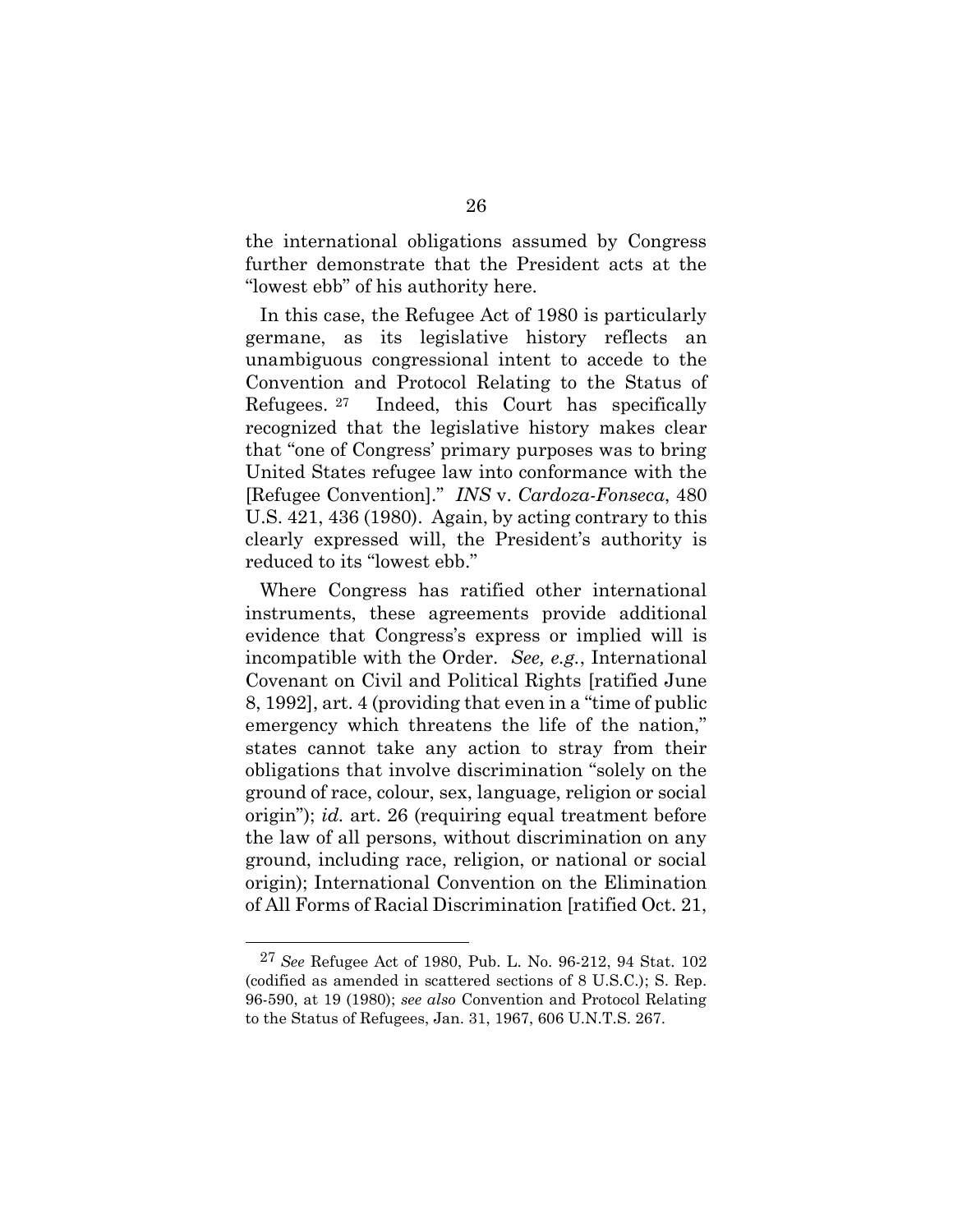1994] (requiring state parties to guarantee the right of everyone, without distinction as to race, color, or national or ethnic origin, to equality before the law).

As these authorities further demonstrate, absent evidence of a legitimate and bona fide national security threat to the United States or U.S. foreign policy interest, the Second Executive Order is plainly incompatible with the expressed or implied will of Congress. Acting in this zone of authority, as the Ninth Circuit recognized below, the President's claim to such broad power goes to the very "equilibrium established by our constitutional system," *Hawai'i* v. *Trump*, 859 F.3d at 782, and the importance of careful scrutiny is paramount.

#### **CONCLUSION**

While the President enjoys broad authority to set immigration policy, that authority is necessarily constrained by the Constitution. Here, because the Second Executive Order remains unsupported by a facially legitimate or bona fide government purpose, it cannot survive even the most basic constitutional